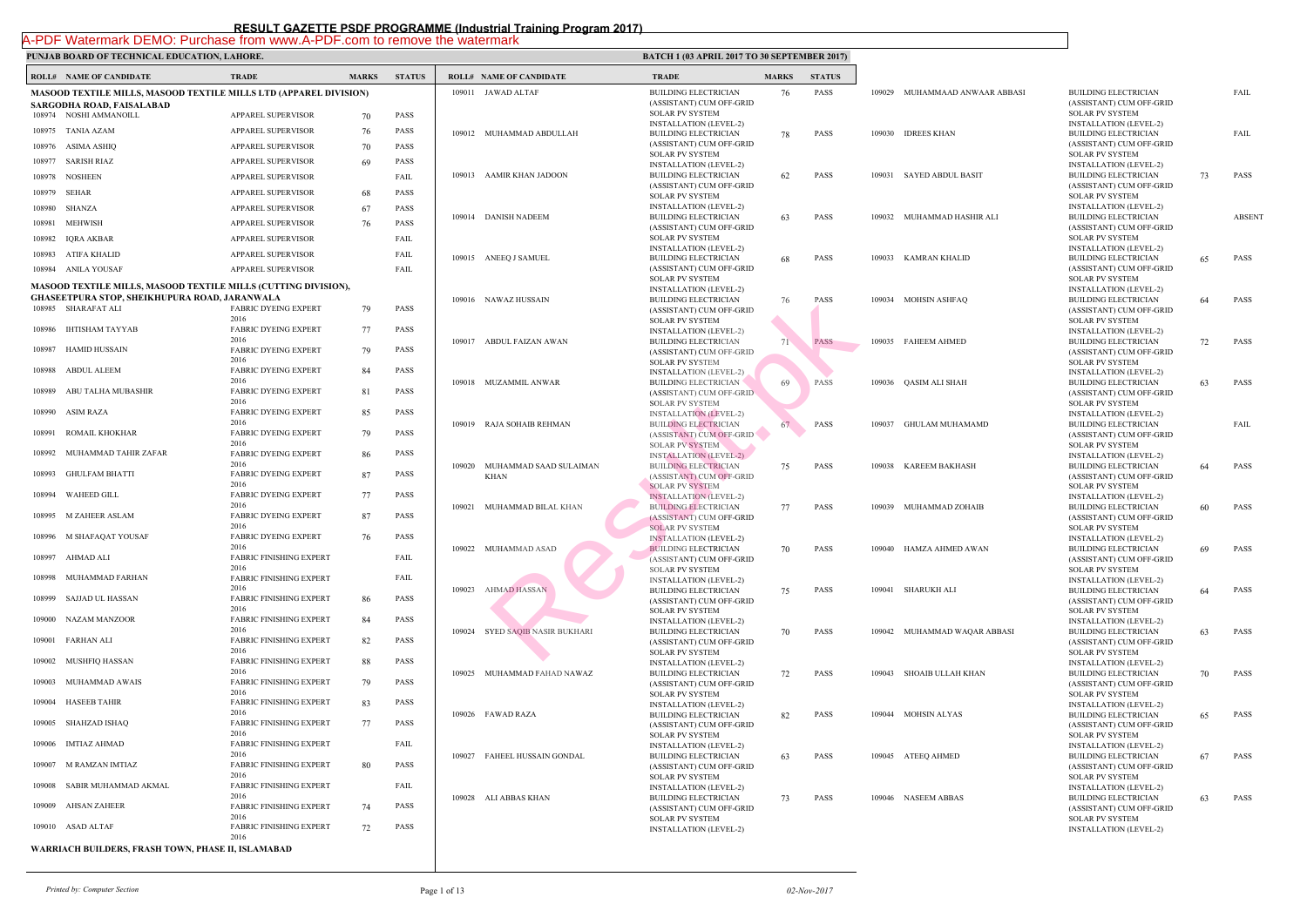### **PUNJAB BOARD OF TECHNICAL EDUCATION, LAHORE. BATCH 1 (03) APPENDIX 2017 ISLAM 2017 ISLAM 2017 TO 30 SATCH 2017**

|        | <b>ROLL# NAME OF CANDIDATE</b> | <b>TRADE</b>                                                 | <b>MARKS</b> | <b>STATUS</b> |        | <b>ROLL# NAME OF CANDIDATE</b>          | <b>TRAL</b>                 |
|--------|--------------------------------|--------------------------------------------------------------|--------------|---------------|--------|-----------------------------------------|-----------------------------|
|        | 109047 MUSSADIQ SAEED          | BUILDING ELECTRICIAN                                         | 65           | <b>PASS</b>   | 109066 | RAJA MUHAMMAD ISLAM                     | <b>CIVIL</b>                |
|        |                                | (ASSISTANT) CUM OFF-GRID<br><b>SOLAR PV SYSTEM</b>           |              |               | 109067 | SYED AWAIS HUSSAIN SHAH                 | <b>AUTO</b><br><b>CIVIL</b> |
|        |                                | <b>INSTALLATION (LEVEL-2)</b>                                |              |               |        |                                         | <b>AUTO</b>                 |
|        | 109048 MUHAMMAD HASSAM         | <b>BUILDING ELECTRICIAN</b>                                  | 70           | <b>PASS</b>   | 109068 | HASSAN SHABIR                           | <b>CIVIL</b>                |
|        |                                | (ASSISTANT) CUM OFF-GRID<br><b>SOLAR PV SYSTEM</b>           |              |               | 109069 | <b>SYED HAMMAD HAIDER</b>               | <b>AUTO</b><br><b>CIVIL</b> |
| 109049 | MUHAMMAD ATEEB WAHEED          | INSTALLATION (LEVEL-2)<br><b>BUILDING ELECTRICIAN</b>        | 65           | <b>PASS</b>   |        | 109070 ALI USMAN                        | <b>AUTO</b><br><b>CIVIL</b> |
|        |                                | (ASSISTANT) CUM OFF-GRID                                     |              |               |        |                                         | <b>AUTO</b>                 |
|        |                                | <b>SOLAR PV SYSTEM</b><br><b>INSTALLATION (LEVEL-2)</b>      |              |               | 109071 | <b>AQIB MEHMOOD</b>                     | <b>CIVIL</b><br><b>AUTO</b> |
|        | 109050 MUHAMMAD HUSSNAIN ALI   | <b>BUILDING ELECTRICIAN</b>                                  | 67           | <b>PASS</b>   | 109072 | SYED ASAD MUSTAFA SHAH                  | <b>CIVIL</b>                |
|        |                                | (ASSISTANT) CUM OFF-GRID<br><b>SOLAR PV SYSTEM</b>           |              |               |        | <b>BUKHARI</b><br>109073 MUHAMMAD UZAIR | <b>AUTO</b><br><b>CIVIL</b> |
|        |                                | <b>INSTALLATION (LEVEL-2)</b>                                |              |               |        |                                         | <b>AUTO</b>                 |
| 109051 | SOHAIL ANJUM CHOHAN            | <b>BUILDING ELECTRICIAN</b>                                  | 72           | <b>PASS</b>   | 109074 | <b>IRFAN YAQOOB</b>                     | <b>CIVIL</b>                |
|        |                                | (ASSISTANT) CUM OFF-GRID<br>SOLAR PV SYSTEM                  |              |               |        | 109075 USMAN ABBASI                     | <b>AUTO</b><br><b>CIVIL</b> |
|        |                                | <b>INSTALLATION (LEVEL-2)</b>                                |              |               |        |                                         | <b>AUTO</b>                 |
|        | 109052 MUHAMAMD JAZIB          | <b>BUILDING ELECTRICIAN</b><br>(ASSISTANT) CUM OFF-GRID      | 61           | <b>PASS</b>   |        | 109076 MUHAMMAD TAYYAB QURASHI          | <b>CIVIL</b><br><b>AUTO</b> |
|        |                                | <b>SOLAR PV SYSTEM</b>                                       |              |               | 109077 | <b>QABEER AHMED</b>                     | <b>CIVIL</b>                |
|        | <b>UMER ALI</b>                | <b>INSTALLATION (LEVEL-2)</b>                                |              | <b>ABSENT</b> | 109078 |                                         | <b>AUTO</b><br><b>CIVIL</b> |
| 109053 |                                | <b>BUILDING ELECTRICIAN</b><br>(ASSISTANT) CUM OFF-GRID      |              |               |        | <b>IRFAN SHAZAD</b>                     | <b>AUTO</b>                 |
|        |                                | <b>SOLAR PV SYSTEM</b>                                       |              |               | 109079 | <b>IMTYAZ AHMED</b>                     | <b>CIVIL</b>                |
| 109054 | NOUMAN ZAFAR                   | <b>INSTALLATION (LEVEL-2)</b><br><b>BUILDING ELECTRICIAN</b> | 72           | <b>PASS</b>   | 109080 | <b>TUQEER AHMED</b>                     | <b>AUTO</b><br><b>CIVIL</b> |
|        |                                | (ASSISTANT) CUM OFF-GRID                                     |              |               |        |                                         | <b>AUTO</b>                 |
|        |                                | <b>SOLAR PV SYSTEM</b><br>INSTALLATION (LEVEL-2)             |              |               | 109081 | KHURAM YOUNAS                           | <b>CIVIL</b><br><b>AUTO</b> |
|        | 109055 SHAFAT AHMED            | <b>BUILDING ELECTRICIAN</b>                                  |              | <b>ABSENT</b> |        | 109082 AMIR SOHAIL                      | <b>CIVIL</b>                |
|        |                                | (ASSISTANT) CUM OFF-GRID<br><b>SOLAR PV SYSTEM</b>           |              |               | 109083 | RAJA FIZAN AHMED                        | <b>AUTO</b><br><b>CIVIL</b> |
|        |                                | <b>INSTALLATION (LEVEL-2)</b>                                |              |               |        |                                         | <b>AUTO</b>                 |
| 109056 | HAMZA SAJJAD                   | <b>BUILDING ELECTRICIAN</b><br>(ASSISTANT) CUM OFF-GRID      | 73           | <b>PASS</b>   | 109084 | MUHAMMAD ABDAAL SATTI                   | <b>CIVIL</b><br><b>AUTO</b> |
|        |                                | <b>SOLAR PV SYSTEM</b>                                       |              |               | 109085 | AMJID KHAN                              | <b>CIVIL</b>                |
| 109057 | WAQAR HUSSAIN                  | <b>INSTALLATION (LEVEL-2)</b><br><b>BUILDING ELECTRICIAN</b> |              | <b>PASS</b>   | 109086 | MUHAMMAD USMAN                          | <b>AUTO</b><br><b>CIVIL</b> |
|        |                                | (ASSISTANT) CUM OFF-GRID                                     | 73           |               |        |                                         | <b>AUTO</b>                 |
|        |                                | <b>SOLAR PV SYSTEM</b>                                       |              |               | 109087 | <b>DANISH WAQAR</b>                     | <b>CIVIL</b>                |
|        | 109058 WAJI UL HASSAN          | <b>INSTALLATION (LEVEL-2)</b><br><b>BUILDING ELECTRICIAN</b> | 70           | <b>PASS</b>   |        | 109088 MUHAMMAD ZEESHAN                 | <b>AUTO</b><br><b>CIVIL</b> |
|        |                                | (ASSISTANT) CUM OFF-GRID                                     |              |               |        |                                         | <b>AUTO</b>                 |
|        |                                | <b>SOLAR PV SYSTEM</b><br><b>INSTALLATION (LEVEL-2)</b>      |              |               | 109089 | FARHAN MAZHAR QURASHII                  | <b>CIVIL</b><br><b>AUTO</b> |
|        | 109059 SAJJAD NAZIR            | <b>BUILDING ELECTRICIAN</b>                                  | 74           | <b>PASS</b>   | 109090 | <b>MUBASHIR ASIF</b>                    | <b>CIVIL</b>                |
|        |                                | (ASSISTANT) CUM OFF-GRID<br><b>SOLAR PV SYSTEM</b>           |              |               | 109091 | <b>HASNAIN TANVEER</b>                  | <b>AUTO</b><br><b>CIVIL</b> |
|        |                                | INSTALLATION (LEVEL-2)                                       |              |               |        |                                         | <b>AUTO</b>                 |
|        | 109060 SHAH FAISAL             | <b>BUILDING ELECTRICIAN</b><br>(ASSISTANT) CUM OFF-GRID      | 79           | <b>PASS</b>   | 109092 | <b>SHAHZAIB ZAFAR</b>                   | <b>CIVIL</b><br><b>AUTO</b> |
|        |                                | <b>SOLAR PV SYSTEM</b>                                       |              |               | 109093 | <b>SUBHANA NAZIATE</b>                  | <b>CIVIL</b>                |
| 109061 | MUHAMMAD AHSAN                 | <b>INSTALLATION (LEVEL-2)</b><br><b>BUILDING ELECTRICIAN</b> | 79           | <b>PASS</b>   | 109094 | <b>FATIMA JAVED</b>                     | <b>AUTO</b><br><b>CIVIL</b> |
|        |                                | (ASSISTANT) CUM OFF-GRID                                     |              |               |        |                                         | <b>AUTO</b>                 |
|        |                                | <b>SOLAR PV SYSTEM</b>                                       |              |               |        | 109095 UZMA SAGHIR                      | <b>CIVIL</b><br><b>AUTO</b> |
| 109062 | <b>FAISAL ABBASI</b>           | <b>INSTALLATION (LEVEL-2)</b><br><b>BUILDING ELECTRICIAN</b> | 80           | <b>PASS</b>   | 109096 | NASRA KOMAL                             | <b>CIVIL</b>                |
|        |                                | (ASSISTANT) CUM OFF-GRID                                     |              |               |        |                                         | <b>AUTO</b>                 |
|        |                                | <b>SOLAR PV SYSTEM</b><br><b>INSTALLATION (LEVEL-2)</b>      |              |               | 109097 | SIDRA PERVAIZ                           | <b>CIVIL</b><br><b>AUTO</b> |
| 109063 | MUHAMMAD TAHIR IQBAL           | <b>BUILDING ELECTRICIAN</b>                                  |              | <b>ABSENT</b> | 109098 | <b>SALMA SHAFAIT</b>                    | <b>CIVIL</b>                |
|        |                                | (ASSISTANT) CUM OFF-GRID<br><b>SOLAR PV SYSTEM</b>           |              |               | 109099 | <b>FAIZA IRSHAD</b>                     | <b>AUTO</b><br><b>CIVIL</b> |
|        |                                | <b>INSTALLATION (LEVEL-2)</b>                                |              |               |        |                                         | <b>AUTO</b>                 |
| 109064 | NASEEM AKHTAR                  | <b>BUILDING ELECTRICIAN</b><br>(ASSISTANT) CUM OFF-GRID      |              | <b>ABSENT</b> | 109100 | <b>SAMINA MANZOOR</b>                   | <b>CIVIL</b><br><b>AUTO</b> |
|        |                                | <b>SOLAR PV SYSTEM</b>                                       |              |               | 109101 | <b>SABEEN AKTHIR</b>                    | <b>CIVIL</b>                |
|        | 109065 SHAH MEER               | <b>INSTALLATION (LEVEL-2)</b><br><b>CIVIL DRAFTSMAN</b>      | 62           | <b>PASS</b>   |        | 109102 KIRAN JAVED                      | <b>AUTO</b><br><b>CIVIL</b> |
|        |                                | <b>AUTOCAD</b>                                               |              |               |        |                                         | <b>AUTO</b>                 |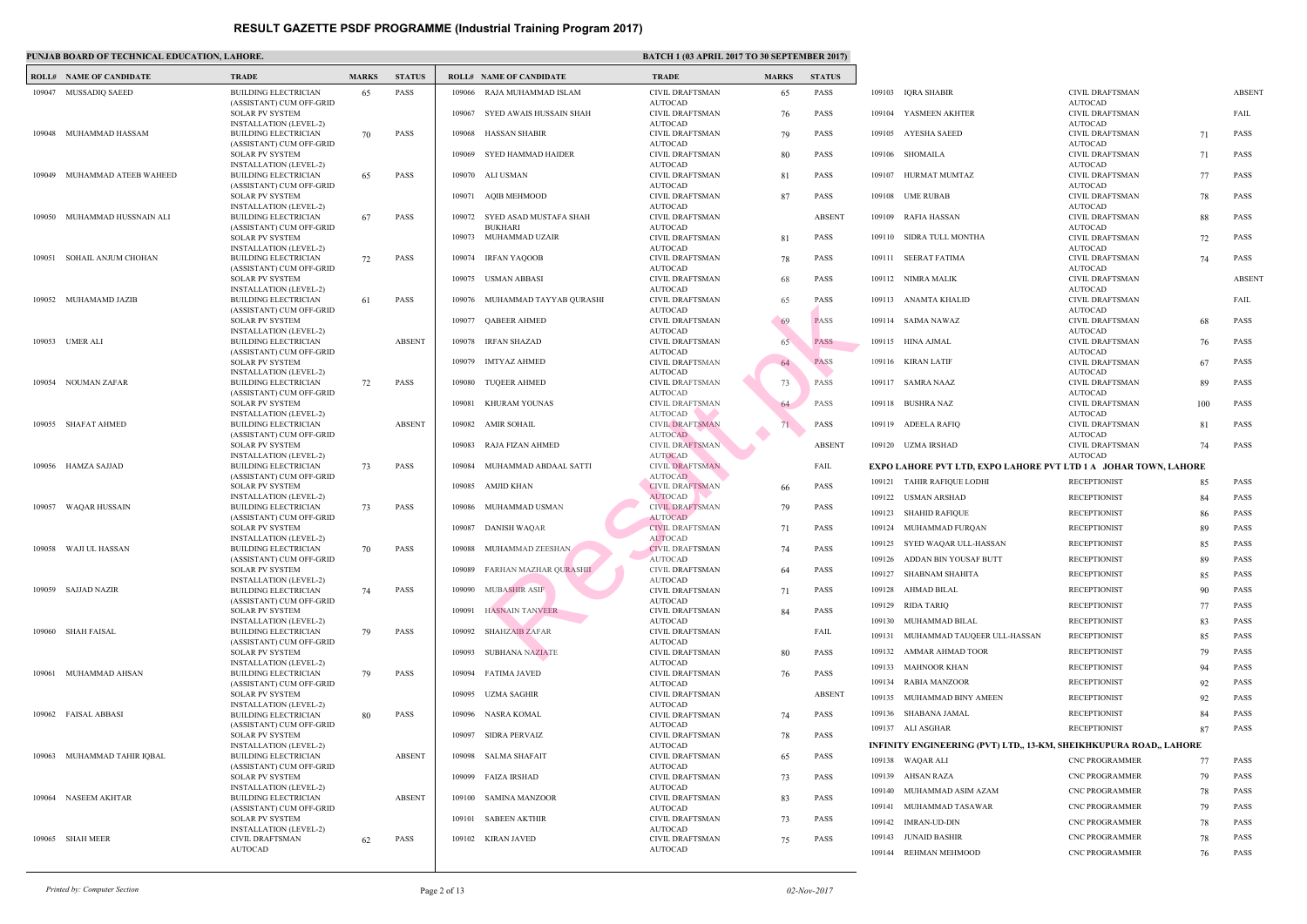|                  | <b>ROLL# NAME OF CANDIDATE</b> | <b>TRADE</b>                                       | <b>MARKS</b> | <b>STATUS</b> |        | <b>ROLL# NAME OF CANDIDATE</b>   | <b>TRAD</b>                  |
|------------------|--------------------------------|----------------------------------------------------|--------------|---------------|--------|----------------------------------|------------------------------|
| 109145           | MUHAMMAD YOUNIS                | <b>CNC PROGRAMMER</b>                              | 81           | <b>PASS</b>   |        | 109186 ZOHAIB IMTIAZ             | <b>QUAL</b>                  |
| 109146           | HAFIZ ASAD ULLAH               | <b>CNC PROGRAMMER</b>                              | 82           | <b>PASS</b>   |        |                                  | <b>INSPE</b><br><b>ENGIN</b> |
| 109147           | NASIR MEHMOOD                  | <b>CNC PROGRAMMER</b>                              | 81           | PASS          | 109187 | JUNAID BHATTI                    | <b>QUAL</b>                  |
| 109148           | RANA FARHAN ZAHOOR             | <b>CNC PROGRAMMER</b>                              | 75           | <b>PASS</b>   |        |                                  | <b>INSPE</b><br><b>ENGIN</b> |
| 109149           | MUHAMMAD ASHAR                 | <b>CNC PROGRAMMER</b>                              |              | <b>ABSENT</b> |        | 109188 MUHAMMAD NAWAZ            | <b>QUAL</b>                  |
| 109150           | MUHAMMAD WAHEED                | <b>CNC PROGRAMMER</b>                              | 77           | <b>PASS</b>   |        |                                  | <b>INSPE</b>                 |
| 109151           | DANISH HABIB                   | <b>CNC PROGRAMMER</b>                              | 77           | <b>PASS</b>   |        | 109189 NAZIM ALI                 | <b>ENGIN</b><br><b>QUAL</b>  |
| 109152           | AHMAD RAZA                     | <b>CNC PROGRAMMER</b>                              | 76           | <b>PASS</b>   |        |                                  | <b>INSPE</b>                 |
| 109153           | <b>WASEEM HAIDER</b>           | <b>CNC PROGRAMMER</b>                              | 81           | <b>PASS</b>   |        | 109190 HAFIZ MUHAMMAD SANWAL     | <b>ENGIN</b><br><b>QUAL</b>  |
| 109154           | MUHAMMAD WALEED KHAN           | <b>CNC PROGRAMMER</b>                              | 82           | <b>PASS</b>   |        |                                  | <b>INSPE</b>                 |
| 109155           | JAHANZAIB AFZAL                | <b>CNC PROGRAMMER</b>                              | 83           | PASS          |        | 109191 REHMAT ALI                | <b>ENGIN</b><br><b>QUAL</b>  |
| 109156           | <b>IBRAR</b>                   | <b>CNC PROGRAMMER</b>                              | 82           | <b>PASS</b>   |        |                                  | <b>INSPE</b>                 |
| 109157           | SAIF ULLAH                     | <b>CNC PROGRAMMER</b>                              | 81           | <b>PASS</b>   |        | 109192 HASSAN ALI KHAN           | <b>ENGIN</b><br><b>QUAL</b>  |
| 109158           | IRFAN ALI                      | <b>CNC PROGRAMMER</b>                              | 80           | <b>PASS</b>   |        |                                  | <b>INSPE</b>                 |
| 109159           | HUSSNAIN ALI                   | <b>CNC PROGRAMMER</b>                              | 82           | <b>PASS</b>   |        | 109193 MUHAMMAD MAAZ JABBAL      | <b>ENGIN</b><br><b>QUAL</b>  |
| 109160           | TALHA ILYAS                    | <b>CNC PROGRAMMER</b>                              | 78           | <b>PASS</b>   |        |                                  | <b>INSPE</b>                 |
| 109161           | MUHAMMAD TAHIR SALEEM          | <b>CNC PROGRAMMER</b>                              | 79           | <b>PASS</b>   |        | 109194 ALI SHAHBAZ               | <b>ENGIN</b><br><b>QUAL</b>  |
| 109162           | <b>GHULAM MURTAZA</b>          | <b>CNC PROGRAMMER</b>                              | 80           | <b>PASS</b>   |        |                                  | <b>INSPE</b>                 |
| 109163           | MUDASSAR MUNIR                 | <b>CNC PROGRAMMER</b>                              | 80           | PASS          |        |                                  | <b>ENGIN</b>                 |
| 109164           | UMER HAYAT                     | <b>CNC PROGRAMMER</b>                              | 78           | <b>PASS</b>   |        | 109195 HAFIZ MOHSIN ABDUL JABBAR | <b>QUAL</b><br><b>INSPE</b>  |
| 109165           | MUHAMMAD MUBASHIR JAVAID       | <b>CNC PROGRAMMER</b>                              | 79           | <b>PASS</b>   |        |                                  | <b>ENGIN</b>                 |
| 109166           | MUHAMMAD WASEEM                | <b>CNC PROGRAMMER</b>                              | 78           | <b>PASS</b>   |        | 109196 SYED QASIM ALI            | <b>QUAL</b><br><b>INSPE</b>  |
| 109167           | ZUBAIR SHAHID                  | <b>CNC PROGRAMMER</b>                              | 79           | <b>PASS</b>   |        |                                  | <b>ENGIN</b>                 |
| 109168           | SAJJAD AHMAD                   | <b>CNC PROGRAMMER</b>                              | 79           | <b>PASS</b>   |        | 109197 UMAIR MAJEED              | <b>QUAL</b><br><b>INSPE</b>  |
| 109169           | MUHAMMAD ARSLAN                | <b>CNC PROGRAMMER</b>                              |              | <b>PASS</b>   |        |                                  | <b>ENGIN</b>                 |
| 109170           | MUHAMMAD ALI                   | <b>CNC PROGRAMMER</b>                              | 81           | <b>PASS</b>   | 109198 | WAQAS ASGHAR                     | <b>QUAL</b><br><b>INSPE</b>  |
|                  |                                | <b>CNC PROGRAMMER</b>                              | 80           | <b>PASS</b>   |        |                                  | <b>ENGIN</b>                 |
| 109171<br>109172 | FASAHAT ALI<br>MUHAMMAD TAYYAB |                                                    | 78           | <b>PASS</b>   |        | 109199 ABDUL HAFEEZ              | <b>QUAL</b><br><b>INSPE</b>  |
|                  |                                | <b>CNC PROGRAMMER</b>                              | 77           |               |        |                                  | <b>ENGIN</b>                 |
| 109173           | <b>SAMEE ULLAH</b>             | <b>CNC PROGRAMMER</b>                              | 82           | <b>PASS</b>   | 109200 | ADNAN ALI                        | <b>QUAL</b><br><b>INSPE</b>  |
|                  | 109174 FARHAN ALI              | <b>CNC PROGRAMMER</b>                              | 78           | <b>PASS</b>   |        |                                  | <b>ENGIN</b>                 |
|                  | 109175 MUHAMMAD KASHIF KHAN    | <b>CNC PROGRAMMER</b>                              | 79           | <b>PASS</b>   |        | 109201 HAFIZ FAHAD JAVED AKHTAR  | <b>QUAL</b>                  |
|                  | 109176 MUHAMMAD BILAL          | <b>CNC PROGRAMMER</b>                              | 77           | <b>PASS</b>   |        |                                  | <b>INSPE</b><br><b>ENGIN</b> |
|                  | 109177 MUHAMMAD ABID MAJEED    | QUALITY CONTROL<br><b>INSPECTOR IN</b>             | 87           | <b>PASS</b>   |        | 109202 AWAIS BAIGH               | <b>QUAL</b>                  |
|                  |                                | <b>ENGINEERING INDUSTRY</b>                        |              |               |        |                                  | <b>INSPE</b><br><b>ENGIN</b> |
|                  | 109178 MAQBOOL SHAFIQUE        | <b>QUALITY CONTROL</b><br><b>INSPECTOR IN</b>      | 88           | <b>PASS</b>   |        | 109203 FAYYAZ AFTAB              | <b>QUAL</b>                  |
|                  |                                | <b>ENGINEERING INDUSTRY</b>                        |              |               |        |                                  | <b>INSPE</b><br><b>ENGIN</b> |
|                  | 109179 MUHAMMAD KAMRAN JAMIL   | <b>QUALITY CONTROL</b><br><b>INSPECTOR IN</b>      | 89           | <b>PASS</b>   |        | 109204 AHMAD AWAIS JIBRAN        | <b>QUAL</b>                  |
|                  |                                | <b>ENGINEERING INDUSTRY</b>                        |              |               |        |                                  | <b>INSPE</b><br><b>ENGIN</b> |
|                  | 109180 RASHID MINHAS           | <b>OUALITY CONTROL</b><br><b>INSPECTOR IN</b>      | 85           | PASS          |        | 109205 MOAZZAM ALI               | <b>QUAL</b>                  |
|                  |                                | ENGINEERING INDUSTRY                               |              |               |        |                                  | <b>INSPE</b><br><b>ENGIN</b> |
|                  | 109181 SARFRAZ AHMED           | <b>QUALITY CONTROL</b>                             | 86           | <b>PASS</b>   |        | 109206 SIKANDER ALI              | <b>QUAL</b>                  |
|                  |                                | <b>INSPECTOR IN</b><br><b>ENGINEERING INDUSTRY</b> |              |               |        |                                  | <b>INSPE</b>                 |
|                  | 109182 ZAHID ALI               | <b>QUALITY CONTROL</b>                             | 87           | <b>PASS</b>   |        | 109207 HAFIZ MOHSIN ALI          | <b>ENGIN</b><br><b>QUAL</b>  |
|                  |                                | <b>INSPECTOR IN</b><br><b>ENGINEERING INDUSTRY</b> |              |               |        |                                  | <b>INSPE</b>                 |
|                  | 109183 SHAHZADA KHURAM         | <b>QUALITY CONTROL</b>                             | 87           | <b>PASS</b>   |        | 109208 ZAHID FAROOQ              | <b>ENGIN</b><br><b>QUAL</b>  |
|                  |                                | <b>INSPECTOR IN</b><br><b>ENGINEERING INDUSTRY</b> |              |               |        |                                  | <b>INSPE</b>                 |
|                  | 109184 ABDUL HASEEB            | <b>QUALITY CONTROL</b>                             | 88           | <b>PASS</b>   |        | 109209 ARSLAN ALI                | <b>ENGIN</b><br><b>QUAL</b>  |
|                  |                                | <b>INSPECTOR IN</b><br><b>ENGINEERING INDUSTRY</b> |              |               |        |                                  | <b>INSPE</b>                 |
|                  | 109185 GULRAIZ KHAN            | QUALITY CONTROL                                    | 86           | <b>PASS</b>   |        | 109210 MUHAMMAD NOMAN ALI        | <b>ENGIN</b><br><b>QUAL</b>  |
|                  |                                | <b>INSPECTOR IN</b>                                |              |               |        |                                  | <b>INSPE</b>                 |
|                  |                                | ENGINEERING INDUSTRY                               |              |               |        |                                  | <b>ENGIN</b>                 |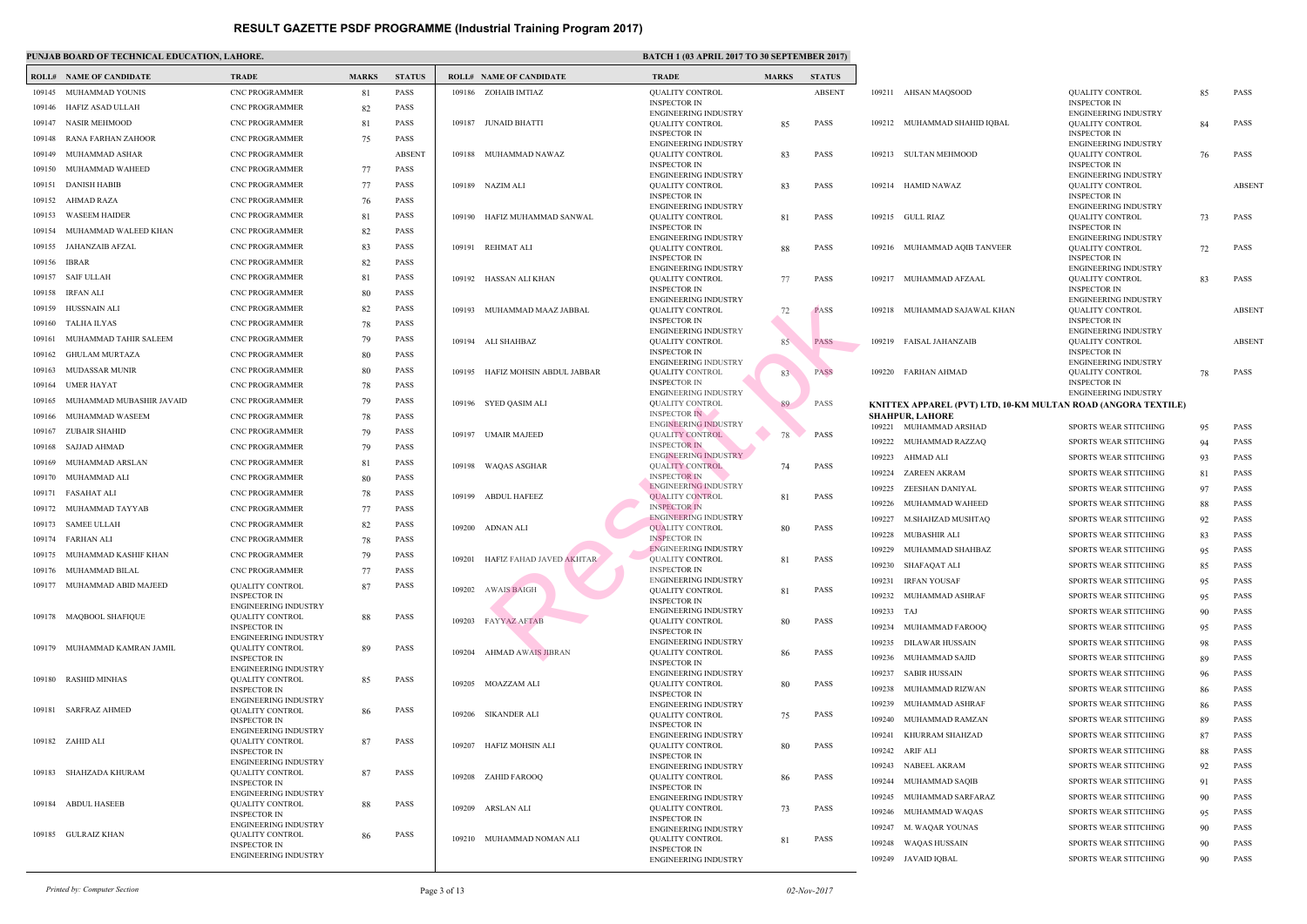|               | <b>ROLL# NAME OF CANDIDATE</b>                                    | <b>TRADE</b>                                   | <b>MARKS</b> | <b>STATUS</b> |        | <b>ROLL# NAME OF CANDIDATE</b>                                   | <b>TRAD</b>          |
|---------------|-------------------------------------------------------------------|------------------------------------------------|--------------|---------------|--------|------------------------------------------------------------------|----------------------|
| 109250        | RABIA BIBI                                                        | SPORTS WEAR STITCHING                          | 90           | <b>PASS</b>   | 109292 | SHAKEELA SARWAR                                                  | CAD/C                |
| 109252        | <b>KALSOM BIBI</b>                                                | SPORTS WEAR STITCHING                          | 93           | <b>PASS</b>   |        |                                                                  | <b>EMBR</b>          |
| 109253        | <b>BUSHRA BIBI</b>                                                | <b>SPORTS WEAR STITCHING</b>                   | 97           | <b>PASS</b>   | 109293 | MISBHA MUSHTAQ                                                   | CAD/C<br><b>EMBR</b> |
| 109254        | M. ALI SHAN                                                       | <b>SPORTS WEAR STITCHING</b>                   | 95           | <b>PASS</b>   | 109294 | IQRA MUZAFAR                                                     | CAD/C                |
| 109255        | MUHAMMAD ADNAN                                                    | <b>SPORTS WEAR STITCHING</b>                   | 90           | <b>PASS</b>   | 109295 | MUZDALIFAH BABAR                                                 | <b>EMBR</b><br>CAD/C |
| 109256        | UMAIR HASSAN                                                      | <b>SPORTS WEAR STITCHING</b>                   | 92           | <b>PASS</b>   |        |                                                                  | <b>EMBR</b>          |
| 109257        | IFTIKHAR ALI                                                      | <b>SPORTS WEAR STITCHING</b>                   | 94           | <b>PASS</b>   | 109296 | FAIZA SHAFIQ                                                     | <b>FASHI</b>         |
| 109258        | SHAHZAD HASSAN                                                    | <b>SPORTS WEAR STITCHING</b>                   | 86           | <b>PASS</b>   | 109297 | <b>SANA TAUFIQ</b>                                               | <b>FASHI</b>         |
| 109259        | SADAM NAWAZ                                                       | <b>SPORTS WEAR STITCHING</b>                   | 93           | <b>PASS</b>   | 109298 | NIGHAT AMJAD                                                     | <b>FASHI</b>         |
|               |                                                                   |                                                |              |               | 109299 | SAKINA JAVED                                                     | FASHI                |
| 109260        | MUHAMMAD ASLAM                                                    | <b>SPORTS WEAR STITCHING</b>                   | 95           | <b>PASS</b>   | 109300 | ASIA ISMAEEL                                                     | <b>FASHI</b>         |
| 109261        | SAMUAL                                                            | <b>SPORTS WEAR STITCHING</b>                   | 90           | <b>PASS</b>   | 109301 | MEHAK ZAHEER                                                     | FASHI                |
| 109262        | MUHAMMAD BASHIR                                                   | <b>SPORTS WEAR STITCHING</b>                   | 96           | <b>PASS</b>   | 109302 | NOSHEEN FATIMA RAEES                                             | FASHI                |
| 109263        | MUHAMMAD SAJID                                                    | <b>SPORTS WEAR STITCHING</b>                   | 88           | <b>PASS</b>   | 109303 | ASMA                                                             | <b>FASHI</b>         |
| 109264        | KASHIF ASIF                                                       | SPORTS WEAR STITCHING                          | 98           | <b>PASS</b>   | 109304 | RAKHSHANDA                                                       | <b>FASHI</b>         |
| 109265        | <b>ABID AMEEN</b>                                                 | <b>SPORTS WEAR STITCHING</b>                   | 92           | <b>PASS</b>   | 109305 | FARIA JAVAID                                                     | <b>FASHI</b>         |
| 109266        | ABDUL MANNAN                                                      | <b>SPORTS WEAR STITCHING</b>                   | 91           | <b>PASS</b>   | 109306 | MARIA                                                            | <b>FASHI</b>         |
| 109267        | MUHAMMAD AHMAD                                                    | <b>SPORTS WEAR STITCHING</b>                   | 89           | <b>PASS</b>   | 109307 | SUNBUL AFSAR ALI                                                 | FASHI                |
| 109268        | <b>TOUSEEF AHMAD</b>                                              | <b>SPORTS WEAR STITCHING</b>                   | 93           | <b>PASS</b>   | 109308 | <b>WAHEEDA FANAISH</b>                                           | <b>FASHI</b>         |
| 109269        | SHAMON GUL                                                        | <b>SPORTS WEAR STITCHING</b>                   | 65           | <b>PASS</b>   | 109309 | ANAM SUNNWER                                                     | FASHI                |
|               | 109270 MUHAMMAD IMRAN                                             | SPORTS WEAR STITCHING                          | 66           | <b>PASS</b>   | 109310 | SYEDA MUNEEBA TOUSEEF                                            | <b>FASHI</b>         |
|               | KNITTEX APPAREL (PVT.) LTD., 20G MAIN BOULEVARD, GULSHAN-E-RAVI., |                                                |              |               | 109311 | SUMAIRA QAYYUM                                                   | FASHI                |
| <b>LAHORE</b> |                                                                   |                                                |              |               | 109312 | KALSUM SIDDIQUE                                                  | FASHI                |
|               | 109271 HINA NASIR                                                 | CAD/CAM DIGITAL<br><b>EMBROIDERY DESIGNING</b> | 71           | <b>PASS</b>   | 109313 | NABILA LIAQAT                                                    | FASHI                |
| 109272        | SHUMAILA SALEEM                                                   | CAD/CAM DIGITAL                                | 70           | <b>PASS</b>   | 109314 | MARRIAM TAJAMMAL                                                 | FASHI                |
| 109273        | MEHAK SHARIF                                                      | <b>EMBROIDERY DESIGNING</b><br>CAD/CAM DIGITAL | 93           | <b>PASS</b>   |        |                                                                  |                      |
|               |                                                                   | <b>EMBROIDERY DESIGNING</b>                    |              |               | 109315 | FARIDA AKRAM                                                     | <b>FASHI</b>         |
| 109274        | SANA NADEEM                                                       | CAD/CAM DIGITAL<br><b>EMBROIDERY DESIGNING</b> | 73           | <b>PASS</b>   | 109316 | BIBI ALHIJAB                                                     | <b>FASHI</b>         |
| 109275        | <b>SADAF SARDAR</b>                                               | CAD/CAM DIGITAL                                | 75           | PASS          | 109317 | ANAM JAMAL                                                       | <b>FASHI</b>         |
|               |                                                                   | <b>EMBROIDERY DESIGNING</b>                    |              |               | 109318 | HAFIZA HUMA NOUREEN                                              | <b>FASHI</b>         |
| 109276        | MARIA ARSHAD                                                      | CAD/CAM DIGITAL<br><b>EMBROIDERY DESIGNING</b> | 74           | <b>PASS</b>   |        | 109319 SUMAIRA IQBAL                                             | <b>FASHI</b>         |
|               | 109277 SHARFIA RANIA                                              | CAD/CAM DIGITAL                                | 65           | <b>PASS</b>   |        | <b>METRO HABIB CASH AND CARRY PVT LTD, METRO</b>                 |                      |
|               | 109278 SABA ALI RAZA                                              | <b>EMBROIDERY DESIGNING</b><br>CAD/CAM DIGITAL | 76           | <b>PASS</b>   |        | PAKISTAN (PRIVATE) LIMITED, LAHORE., LAHORE<br>109320 HAKIM KHAN | <b>BAKE</b>          |
|               |                                                                   | <b>EMBROIDERY DESIGNING</b>                    |              |               | 109321 | <b>ABID NAZIR</b>                                                | <b>BAKE</b>          |
| 109279        | <b>SAIRA MAQSOOD</b>                                              | CAD/CAM DIGITAL<br><b>EMBROIDERY DESIGNING</b> | 82           | <b>PASS</b>   | 109322 | <b>BASHIR AHMED</b>                                              | <b>BAKE</b>          |
| 109280        | HAFIZA IMAN FATIMA                                                | CAD/CAM DIGITAL                                | 65           | PASS          | 109323 | FAISAL SHAHZAD KHOKHAR                                           | <b>BAKE</b>          |
|               |                                                                   | <b>EMBROIDERY DESIGNING</b>                    |              |               |        | MUHAMMAD HAMZA                                                   |                      |
| 109281        | <b>AQSA ARSHAD</b>                                                | CAD/CAM DIGITAL<br><b>EMBROIDERY DESIGNING</b> | 81           | <b>PASS</b>   | 109324 |                                                                  | <b>BAKE</b>          |
| 109282        | MAHAM MUNIR KHAN                                                  | CAD/CAM DIGITAL                                | 78           | PASS          | 109325 | MUHAMMAD IRSHAD                                                  | <b>BAKE</b>          |
| 109283        | SAIMA                                                             | <b>EMBROIDERY DESIGNING</b><br>CAD/CAM DIGITAL |              | <b>ABSENT</b> | 109326 | SAIF ULLAH                                                       | <b>BAKE</b>          |
|               |                                                                   | <b>EMBROIDERY DESIGNING</b>                    |              |               | 109327 | HUMAIRA ANAYAT                                                   | <b>BAKE</b>          |
| 109284        | AYESHA SARWAR                                                     | CAD/CAM DIGITAL                                | 80           | <b>PASS</b>   | 109328 | MUHAMMAD SALEH ASHFAQ                                            | <b>BAKE</b>          |
| 109285        | AYESHA GULLO                                                      | <b>EMBROIDERY DESIGNING</b><br>CAD/CAM DIGITAL | 90           | PASS          | 109329 | MAHA AAMIR ALI                                                   | <b>BAKE</b>          |
|               |                                                                   | <b>EMBROIDERY DESIGNING</b>                    |              |               | 109330 | <b>SHOAIB AKHTER</b>                                             | <b>BAKE</b>          |
| 109286        | <b>SEHAR RAZAQ</b>                                                | CAD/CAM DIGITAL<br><b>EMBROIDERY DESIGNING</b> | 81           | <b>PASS</b>   | 109331 | TAYYAB USMAN                                                     | <b>BAKE</b>          |
| 109287        | KANWAL FATIMA                                                     | CAD/CAM DIGITAL                                | 85           | PASS          | 109332 | SHAKILA ANAYAT                                                   | <b>BAKE</b>          |
|               |                                                                   | <b>EMBROIDERY DESIGNING</b>                    |              |               | 109333 | ZAIN SADIQ                                                       | <b>BAKE</b>          |
| 109288        | <b>SONIA</b>                                                      | CAD/CAM DIGITAL<br><b>EMBROIDERY DESIGNING</b> |              | FAIL          | 109334 | <b>NOEL NASIR</b>                                                | <b>BAKE</b>          |
| 109289        | <b>FOUZIA JABEEN</b>                                              | CAD/CAM DIGITAL                                | 81           | PASS          | 109335 | MUHAMMAD BILAL                                                   | <b>BAKE</b>          |
| 109290        | ANAM SHAHBAZ                                                      | <b>EMBROIDERY DESIGNING</b><br>CAD/CAM DIGITAL | 83           | PASS          | 109336 | <b>SAMSOON ASHIQ</b>                                             | <b>BAKE</b>          |
|               |                                                                   | <b>EMBROIDERY DESIGNING</b>                    |              |               | 109337 | <b>ROMA ANJUM</b>                                                | <b>BAKE</b>          |
|               | 109291 MAHRUKH                                                    | CAD/CAM DIGITAL<br><b>EMBROIDERY DESIGNING</b> | 83           | <b>PASS</b>   |        | 109338 ATHAR AFZAL                                               | <b>BAKE</b>          |
|               |                                                                   |                                                |              |               |        |                                                                  |                      |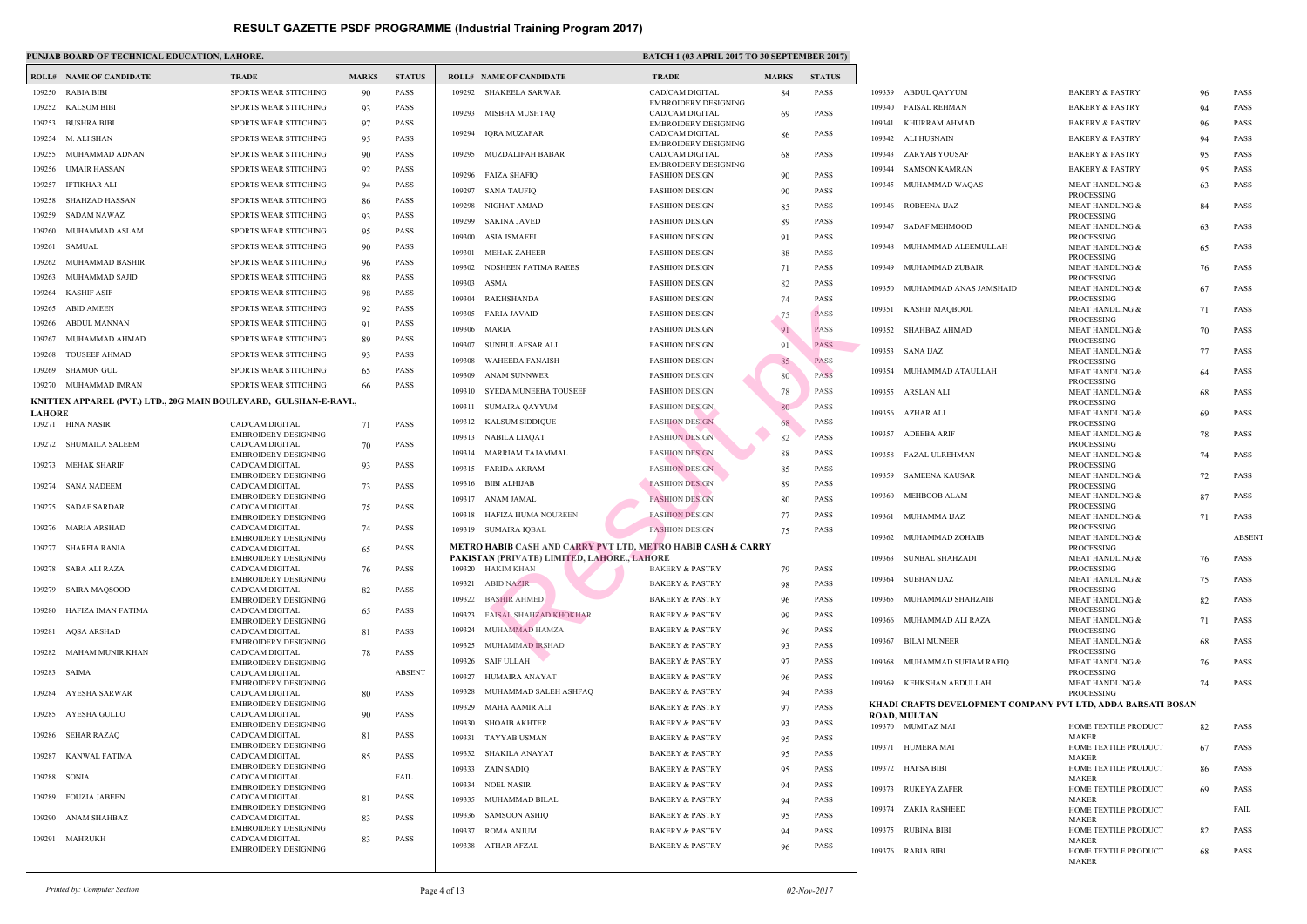|        | <b>ROLL# NAME OF CANDIDATE</b> | <b>TRADE</b>                                         | <b>MARKS</b> | <b>STATUS</b> |        | <b>ROLL# NAME OF CANDIDATE</b> | <b>TRAL</b>                                  |
|--------|--------------------------------|------------------------------------------------------|--------------|---------------|--------|--------------------------------|----------------------------------------------|
|        | 109377 ALLAH DITTI             | HOME TEXTILE PRODUCT                                 | 67           | <b>PASS</b>   |        | 109414 ASIA BIBI               | <b>HOME</b>                                  |
|        | 109378 AFSHAN ISMAIL           | MAKER<br>HOME TEXTILE PRODUCT<br><b>MAKER</b>        | 86           | <b>PASS</b>   |        | 109415 HUMERA                  | <b>MAKE</b><br><b>HOME</b><br><b>MAKE</b>    |
| 109379 | SAMINA MAI                     | HOME TEXTILE PRODUCT<br><b>MAKER</b>                 | 82           | PASS          | 109416 | NAMEERA RAMZAN                 | <b>HOME</b><br><b>MAKE</b>                   |
| 109380 | <b>SHAHEENA BIBI</b>           | HOME TEXTILE PRODUCT<br><b>MAKER</b>                 | 87           | PASS          | 109417 | <b>BENISH AKRAM</b>            | <b>HOME</b><br><b>MAKE</b>                   |
| 109381 | SHAZIA NAZAR                   | HOME TEXTILE PRODUCT                                 |              | FAIL          |        | 109418 SAIMA NOREEN            | <b>PATTE</b>                                 |
| 109382 | <b>SHAHEEN HANIF</b>           | <b>MAKER</b><br>HOME TEXTILE PRODUCT<br><b>MAKER</b> | 69           | PASS          | 109419 | <b>RAZIA RASHEED</b>           | <b>CUTTI</b><br><b>PATTE</b><br><b>CUTTI</b> |
| 109383 | SAFIA KOSAR                    | HOME TEXTILE PRODUCT<br><b>MAKER</b>                 | 82           | <b>PASS</b>   |        | 109420 ANITA TUFEEQ            | <b>PATTE</b><br><b>CUTTI</b>                 |
| 109384 | SAIRA ANJUM                    | HOME TEXTILE PRODUCT                                 | 81           | PASS          | 109421 | <b>SOBIA SHAHID</b>            | <b>PATTE</b><br><b>CUTTI</b>                 |
| 109385 | KHADIJA BIBI                   | <b>MAKER</b><br>HOME TEXTILE PRODUCT<br><b>MAKER</b> | 85           | PASS          | 109422 | TEHMINA YASMEEN                | <b>PATTE</b><br><b>CUTTI</b>                 |
| 109386 | ZAREENA BIBI                   | HOME TEXTILE PRODUCT<br><b>MAKER</b>                 | 86           | <b>PASS</b>   | 109423 | <b>NAGEENA NOREEN</b>          | <b>PATTE</b><br><b>CUTTI</b>                 |
| 109387 | SAFIA MUSARRAT                 | HOME TEXTILE PRODUCT<br><b>MAKER</b>                 | 81           | PASS          | 109424 | <b>SAIRA ARSHAD</b>            | <b>PATTE</b><br><b>CUTTI</b>                 |
| 109388 | <b>FOZIA ASLAM</b>             | HOME TEXTILE PRODUCT<br><b>MAKER</b>                 | 67           | <b>PASS</b>   | 109425 | ASMA BIBI                      | <b>PATTE</b><br><b>CUTTI</b>                 |
| 109389 | <b>SAIRA BIBI</b>              | HOME TEXTILE PRODUCT<br><b>MAKER</b>                 |              | FAIL          | 109426 | <b>SAMREEN BIBI</b>            | <b>PATTE</b><br><b>CUTTI</b>                 |
|        | 109390 SAIRA NAWAZ             | HOME TEXTILE PRODUCT<br><b>MAKER</b>                 | 86           | PASS          | 109427 | RIFFAT BIBI                    | <b>PATTE</b><br><b>CUTTI</b>                 |
|        | 109391 SAFIA SADIQ             | HOME TEXTILE PRODUCT<br>MAKER                        | 67           | PASS          | 109428 | SUMERA KOUSAR                  | <b>PATTE</b><br><b>CUTTI</b>                 |
| 109392 | <b>BUSHRA PERVEEN</b>          | HOME TEXTILE PRODUCT<br><b>MAKER</b>                 | 84           | PASS          | 109429 | SAJJIDA BIBI                   | <b>PATTE</b><br><b>CUTTI</b>                 |
| 109393 | <b>SHAMEEM AKHTAR</b>          | HOME TEXTILE PRODUCT<br><b>MAKER</b>                 | 71           | <b>PASS</b>   | 109430 | RUBINA BIBI                    | <b>PATTE</b><br><b>CUTTI</b>                 |
| 109394 | AMNA                           | HOME TEXTILE PRODUCT<br><b>MAKER</b>                 | 82           | PASS          | 109431 | <b>IFFAT AYOUB</b>             | PATTE<br><b>CUTTI</b>                        |
| 109395 | ZAREENA MAI                    | HOME TEXTILE PRODUCT<br><b>MAKER</b>                 | 85           | PASS          | 109432 | KHALIDA BIBI                   | PATTE<br><b>CUTTI</b>                        |
| 109396 | SHAISTA SULTAN                 | HOME TEXTILE PRODUCT<br><b>MAKER</b>                 | 71           | <b>PASS</b>   | 109433 | AMBER KANWAL                   | <b>PATTE</b><br><b>CUTTI</b>                 |
| 109397 | <b>FOZIA BIBI</b>              | HOME TEXTILE PRODUCT<br><b>MAKER</b>                 | 84           | <b>PASS</b>   |        | 109434 NASREEN NAWAZ           | <b>PATTE</b><br><b>CUTTI</b>                 |
| 109398 | FARZANA ASLAM                  | HOME TEXTILE PRODUCT<br><b>MAKER</b>                 |              | FAIL          | 109435 | <b>BUSHRA BIBI</b>             | PATTE<br><b>CUTTI</b>                        |
|        | 109399 IRAM ALTAF              | HOME TEXTILE PRODUCT<br>MAKER                        | 78           | PASS          |        | 109436 KHADIJA KALSOOM         | <b>PATTE</b><br><b>CUTTI</b>                 |
|        | 109400 PARVEEN MAI             | HOME TEXTILE PRODUCT<br>MAKER                        | 68           | <b>PASS</b>   | 109437 | <b>RUKHSANA BIBI</b>           | <b>PATTE</b><br><b>CUTTI</b>                 |
| 109401 | SHAZIA BIBI                    | HOME TEXTILE PRODUCT<br>MAKER                        | 72           | <b>PASS</b>   | 109438 | <b>IRSHAD BIBI</b>             | <b>PATTE</b><br><b>CUTTI</b>                 |
| 109402 | SOBIA MAI                      | HOME TEXTILE PRODUCT<br><b>MAKER</b>                 | 80           | <b>PASS</b>   | 109439 | <b>SAIMA BIBI</b>              | <b>PATTE</b><br><b>CUTTI</b>                 |
| 109403 | SHAZADI BIBI                   | HOME TEXTILE PRODUCT<br>MAKER                        | 66           | PASS          |        | 109440 NAZIA BIBI              | <b>PATTE</b><br><b>CUTTI</b>                 |
| 109404 | SANIA HUSSNAIN                 | HOME TEXTILE PRODUCT<br>MAKER                        | 86           | <b>PASS</b>   |        | 109441 HASEENA MAI             | <b>PATTE</b><br><b>CUTTI</b>                 |
| 109405 | <b>NOSHEEN SHABBIR</b>         | HOME TEXTILE PRODUCT<br>MAKER                        | 84           | PASS          |        | 109442 SHAZIA BIBI             | <b>PATTE</b><br><b>CUTTI</b>                 |
| 109406 | LUBNA BIBI                     | HOME TEXTILE PRODUCT<br>MAKER                        | 73           | PASS          | 109443 | TAHIRA RASHEED KHAN            | <b>PATTE</b><br><b>CUTTI</b>                 |
| 109407 | ASIA BIBI                      | HOME TEXTILE PRODUCT<br>MAKER                        | 63           | <b>PASS</b>   | 109444 | MALOKAN MAI                    | <b>PATTE</b><br><b>CUTTI</b>                 |
| 109408 | NAKE PERVEEN                   | HOME TEXTILE PRODUCT<br><b>MAKER</b>                 |              | FAIL          | 109445 | <b>TAHIRA SADIQ</b>            | PATTE<br><b>CUTTI</b>                        |
| 109409 | AMNA MAI                       | HOME TEXTILE PRODUCT<br>MAKER                        | 76           | <b>PASS</b>   | 109446 | AMNA BIBI                      | <b>PATTE</b><br><b>CUTTI</b>                 |
|        | 109410 ARSHAD BIBI             | HOME TEXTILE PRODUCT<br>MAKER                        | 70           | PASS          | 109447 | KHALDA BIBI                    | <b>PATTE</b><br><b>CUTTI</b>                 |
|        | 109411 REHMAT BIBI             | HOME TEXTILE PRODUCT<br>MAKER                        | 75           | PASS          |        | 109448 SHAZIA BIBI             | <b>PATTE</b><br><b>CUTTI</b>                 |
|        | 109412 SHEHNAZ SIQANDAR        | HOME TEXTILE PRODUCT<br><b>MAKER</b>                 | 74           | PASS          | 109449 | MISBAH SADIQ                   | <b>PATTE</b><br><b>CUTTI</b>                 |
|        | 109413 SABA BIBI               | HOME TEXTILE PRODUCT<br>MAKER                        | 68           | PASS          | 109450 | TAHIRA AFZAL                   | <b>PATTE</b><br><b>CUTTI</b>                 |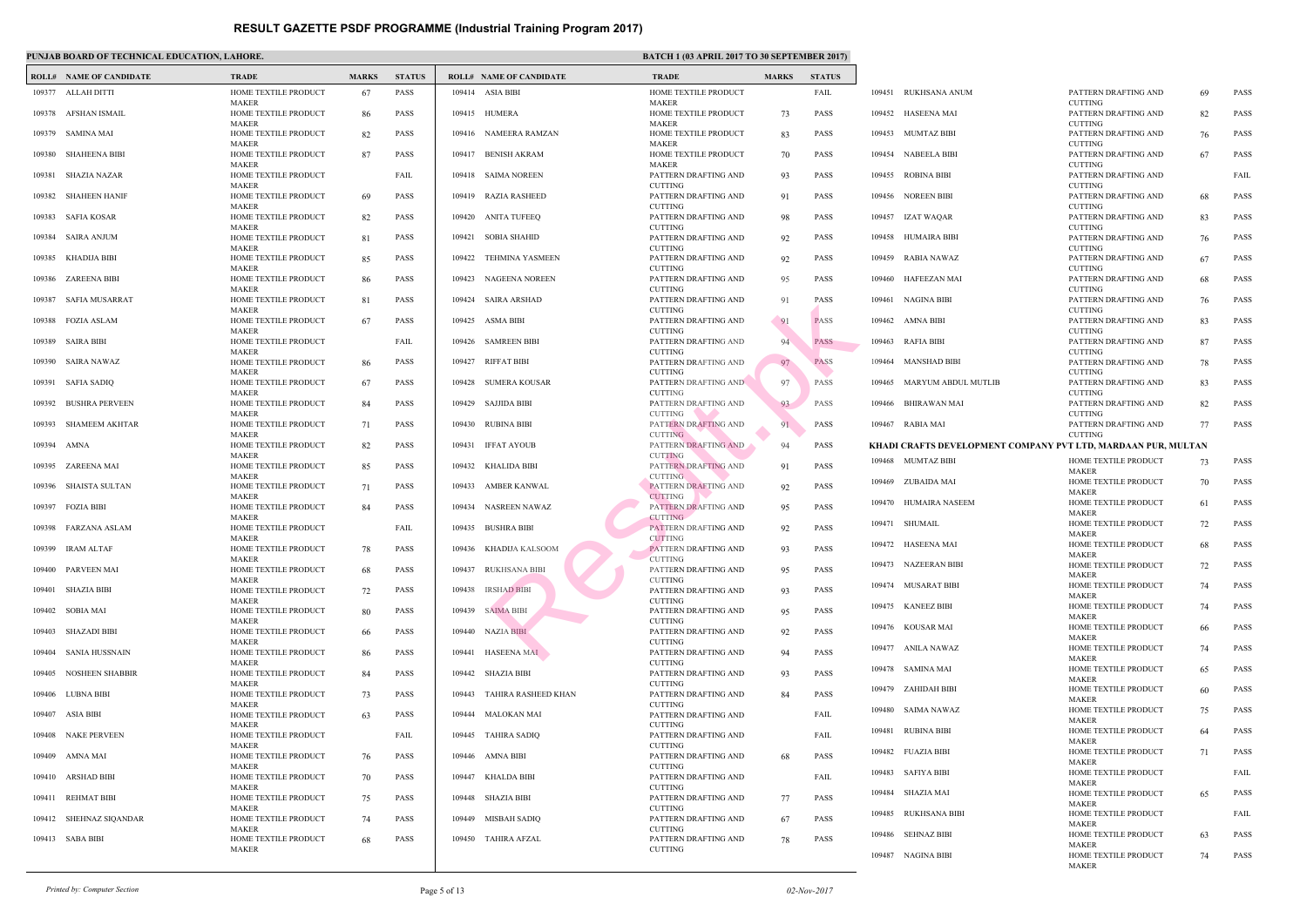|        | <b>ROLL# NAME OF CANDIDATE</b> | <b>TRADE</b>                                         | <b>MARKS</b> | <b>STATUS</b> |        | <b>ROLL# NAME OF CANDIDATE</b> | <b>TRAL</b>                                  |
|--------|--------------------------------|------------------------------------------------------|--------------|---------------|--------|--------------------------------|----------------------------------------------|
|        | 109488 SHABANA BIBI            | HOME TEXTILE PRODUCT                                 | 67           | <b>PASS</b>   |        | 109525 RUBINA MAI              | <b>PATTE</b>                                 |
|        | 109489 HAMEEDA MAI             | <b>MAKER</b><br>HOME TEXTILE PRODUCT<br><b>MAKER</b> | 71           | <b>PASS</b>   |        | 109526 KOSAR MAI               | <b>CUTTI</b><br><b>PATTE</b><br><b>CUTTI</b> |
|        | 109490 SEHNAZ BIBI             | HOME TEXTILE PRODUCT                                 | 70           | <b>PASS</b>   |        | 109527 MAI PATHANI             | <b>PATTE</b><br><b>CUTTI</b>                 |
| 109491 | SAMINA BIBI                    | <b>MAKER</b><br>HOME TEXTILE PRODUCT                 | 69           | <b>PASS</b>   |        | 109528 NADIA NAWAZ             | <b>PATTE</b>                                 |
| 109492 | NASREEN                        | <b>MAKER</b><br>HOME TEXTILE PRODUCT                 | 73           | PASS          | 109529 | NASEEM BANO                    | <b>CUTTI</b><br><b>PATTE</b>                 |
| 109493 | NAJMA NAWAZ                    | <b>MAKER</b><br>HOME TEXTILE PRODUCT                 | 73           | <b>PASS</b>   |        | 109530 SAMINA MAI              | <b>CUTTI</b><br><b>PATTE</b>                 |
| 109494 | FARIHA MAQBOOL                 | <b>MAKER</b><br>HOME TEXTILE PRODUCT<br><b>MAKER</b> | 65           | <b>PASS</b>   | 109531 | MUMTAZ MAI                     | <b>CUTTI</b><br><b>PATTE</b>                 |
| 109495 | MARYAM MAI                     | HOME TEXTILE PRODUCT                                 | 73           | <b>PASS</b>   |        | 109532 JAMILA BIBI             | <b>CUTTI</b><br><b>PATTE</b>                 |
| 109496 | BHIRWAN MAI                    | <b>MAKER</b><br>HOME TEXTILE PRODUCT                 | 62           | <b>PASS</b>   |        | 109533 WAZEERA MAI             | <b>CUTTI</b><br><b>PATTE</b>                 |
| 109497 | <b>HASEENA BIBI</b>            | <b>MAKER</b><br>HOME TEXTILE PRODUCT                 | 75           | <b>PASS</b>   | 109534 | <b>MUSARAT SAEED</b>           | <b>CUTTI</b><br><b>PATTE</b><br><b>CUTTI</b> |
| 109498 | NAIK KANWAL                    | <b>MAKER</b><br>HOME TEXTILE PRODUCT                 | 62           | PASS          | 109535 | <b>BISMAH BATOOL</b>           | <b>PATTE</b>                                 |
| 109499 | PERVEEN MAI                    | <b>MAKER</b><br>HOME TEXTILE PRODUCT                 |              | FAIL          |        | 109536 PERVEEN BIBI            | <b>CUTTI</b><br><b>PATTE</b>                 |
| 109500 | SEHNAZ                         | <b>MAKER</b><br>HOME TEXTILE PRODUCT                 | 69           | <b>PASS</b>   | 109537 | ASIA BIBI                      | <b>CUTTI</b><br><b>PATTE</b>                 |
|        | 109501 MUSARAT MAI             | <b>MAKER</b><br>HOME TEXTILE PRODUCT                 | 64           | <b>PASS</b>   |        | 109538 SAMINA MAI              | <b>CUTTI</b><br><b>PATTE</b>                 |
| 109502 | SONIA ASHIQ                    | <b>MAKER</b><br>HOME TEXTILE PRODUCT                 |              | FAIL          |        | 109539 KOUSAR PERVEEN          | <b>CUTTI</b><br><b>PATTE</b>                 |
| 109503 | NAGINA MAI                     | <b>MAKER</b><br>HOME TEXTILE PRODUCT                 | 62           | <b>PASS</b>   |        | 109540 RUKHSANA BIBI           | <b>CUTTI</b><br><b>PATTE</b>                 |
| 109504 | NOUREENA BIBI                  | <b>MAKER</b><br>HOME TEXTILE PRODUCT                 | 71           | <b>PASS</b>   |        | 109541 FIAZ BIBI               | <b>CUTTI</b><br><b>PATTE</b>                 |
| 109505 | ASMA BIBI                      | <b>MAKER</b><br>HOME TEXTILE PRODUCT                 | 60           | PASS          | 109542 | AMNA MAI                       | <b>CUTTI</b><br>PATTE                        |
| 109506 | SEHNAZ BIBI                    | <b>MAKER</b><br>HOME TEXTILE PRODUCT                 | 74           | <b>PASS</b>   |        | 109543 NASEEM MAI              | <b>CUTTI</b><br>PATTE                        |
| 109507 | IQBAL BIBI                     | <b>MAKER</b><br>HOME TEXTILE PRODUCT                 | 64           | <b>PASS</b>   | 109544 | <b>SAGHEERAN MAI</b>           | <b>CUTTI</b><br><b>PATTE</b>                 |
| 109508 | SHAMIM MAI                     | <b>MAKER</b><br>HOME TEXTILE PRODUCT                 | 73           | <b>PASS</b>   |        | 109545 SAIMA BIBI              | <b>CUTTI</b><br><b>PATTE</b>                 |
| 109509 | IRUM URF NAGMA                 | <b>MAKER</b><br>HOME TEXTILE PRODUCT                 | 71           | PASS          |        | 109546 PERVEEN BIBI            | <b>CUTTI</b><br><b>PATTE</b>                 |
|        | 109510 ALIA BIBI               | <b>MAKER</b><br>HOME TEXTILE PRODUCT                 | 70           | <b>PASS</b>   |        | 109547 SAMINA BIBI             | <b>CUTTI</b><br><b>PATTE</b>                 |
|        | 109511 SHAMSHAD BIBI           | <b>MAKER</b><br>HOME TEXTILE PRODUCT                 | 71           | <b>PASS</b>   |        | 109548 RUKHSANA BIBI           | <b>CUTT</b><br><b>PATTE</b>                  |
|        | 109512 TEHMINA MAI             | <b>MAKER</b><br>HOME TEXTILE PRODUCT                 | 66           | PASS          |        | 109549 ZAHRA MAI               | <b>CUTTI</b><br><b>PATTE</b>                 |
|        | 109513 SHAZIA SADAF            | <b>MAKER</b><br>HOME TEXTILE PRODUCT                 | 69           | <b>PASS</b>   |        | 109550 SAMINA BAIGUM           | <b>CUTTI</b><br><b>PATTE</b>                 |
|        | 109514 SAJJDAH BIBI            | <b>MAKER</b><br>HOME TEXTILE PRODUCT                 | 72           | PASS          | 109551 | <b>TANZILA BIBI</b>            | <b>CUTTI</b><br><b>PATTE</b>                 |
|        | 109515 FARHAT MAI              | <b>MAKER</b><br>HOME TEXTILE PRODUCT                 | 76           | PASS          | 109552 | <b>SONIA AMJAD</b>             | <b>CUTTI</b><br><b>PATTE</b>                 |
|        | 109516 SEHNAZ BIBI             | <b>MAKER</b><br>HOME TEXTILE PRODUCT                 | 70           | <b>PASS</b>   |        | 109553 KHALIDA BIBI            | <b>CUTTI</b><br><b>PATTE</b>                 |
|        | 109517 SHAZIA NAZEER           | <b>MAKER</b><br>PATTERN DRAFTING AND                 | 70           | PASS          | 109554 | SHAZIA BIBI                    | <b>CUTTI</b><br><b>PATTE</b>                 |
|        | 109518 NADIA BIBI              | <b>CUTTING</b>                                       |              | PASS          |        | 109555 PARVEEN BIBI            | <b>CUTTI</b><br><b>PATTE</b>                 |
|        |                                | PATTERN DRAFTING AND<br><b>CUTTING</b>               | 79           |               |        |                                | <b>CUTTI</b>                                 |
|        | 109519 FARZANA BIBI            | PATTERN DRAFTING AND<br><b>CUTTING</b>               | 60           | PASS          |        | 109556 SUMAIRA RIAZ            | <b>PATTE</b><br><b>CUTTI</b>                 |
| 109520 | ASIA BIBI                      | PATTERN DRAFTING AND<br><b>CUTTING</b>               | 63           | PASS          |        | 109557 NAGINA                  | <b>PATTE</b><br><b>CUTTI</b>                 |
|        | 109521 SHEHNAZ BIBI            | PATTERN DRAFTING AND<br><b>CUTTING</b>               | 83           | <b>PASS</b>   |        | 109558 PARVISHA MUHAMMAD KHAN  | <b>PATTE</b><br><b>CUTTI</b>                 |
| 109522 | TASLEEM MAI                    | PATTERN DRAFTING AND<br><b>CUTTING</b>               | 79           | PASS          |        | 109559 YASMEEN BIBI            | <b>PATTE</b><br><b>CUTTI</b>                 |
| 109523 | NIGHAT PARVEEN                 | PATTERN DRAFTING AND<br><b>CUTTING</b>               | 73           | <b>PASS</b>   |        | 109560 SHAZIA MAI              | <b>PATTE</b><br><b>CUTTI</b>                 |
|        | 109524 HUMAIRA IRSHAD          | PATTERN DRAFTING AND<br><b>CUTTING</b>               | 71           | PASS          |        | 109561 MAQSOOD MAI             | <b>PATTE</b><br><b>CUTTI</b>                 |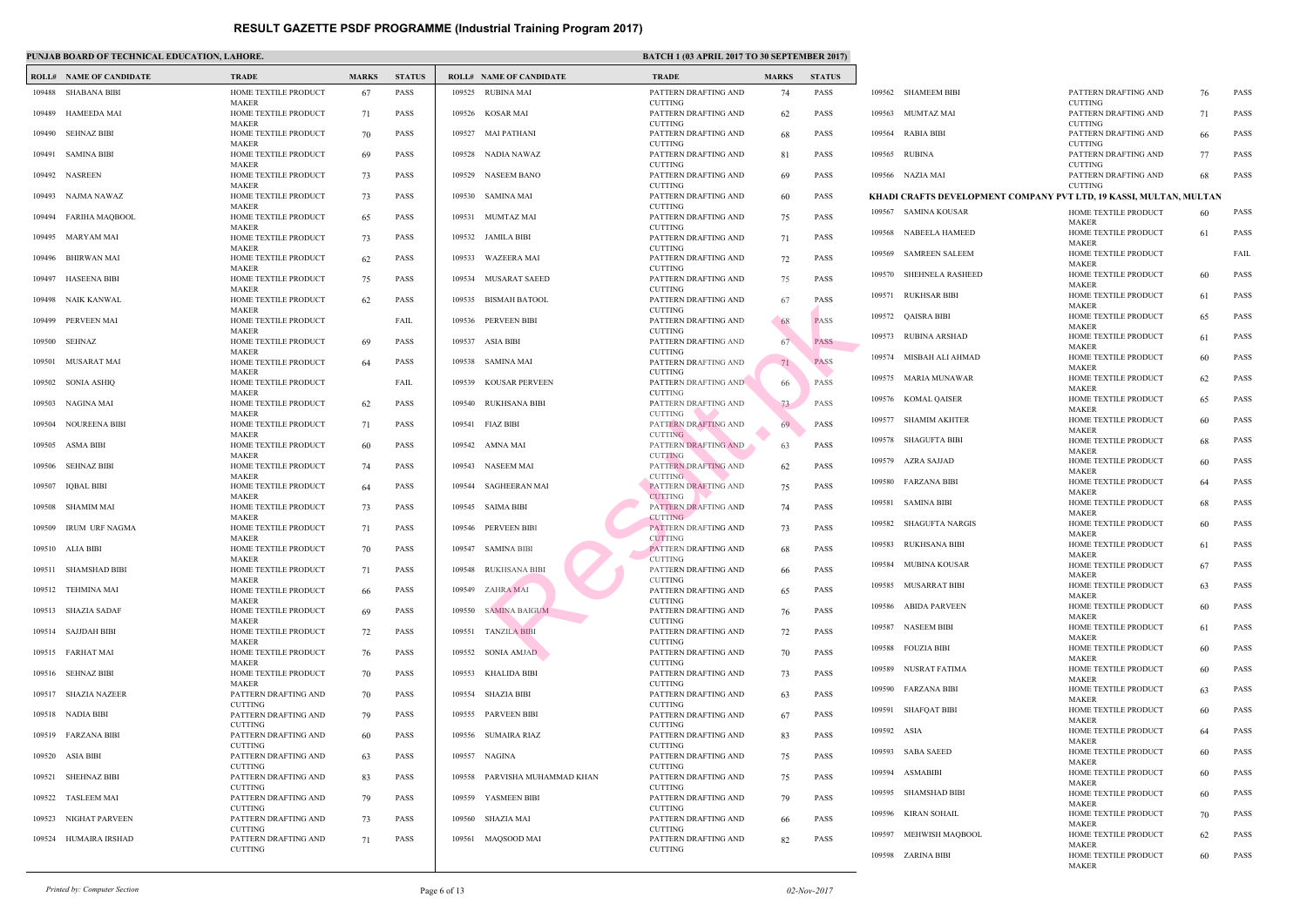|              | <b>ROLL# NAME OF CANDIDATE</b> | <b>TRADE</b>                                         | <b>MARKS</b> | <b>STATUS</b> |                  | <b>ROLL# NAME OF CANDIDATE</b>                   | <b>TRAL</b>                                  |
|--------------|--------------------------------|------------------------------------------------------|--------------|---------------|------------------|--------------------------------------------------|----------------------------------------------|
|              | 109599 AZRA BIBI               | HOME TEXTILE PRODUCT                                 | 60           | PASS          |                  | 109636 IRSHAD ABBAS                              | <b>PATTE</b>                                 |
|              | 109600 SAMINA BIBI             | <b>MAKER</b><br>HOME TEXTILE PRODUCT<br><b>MAKER</b> | 66           | <b>PASS</b>   |                  | 109637 MISBAH ALTAF                              | <b>CUTTI</b><br><b>PATTE</b><br><b>CUTTI</b> |
| 109601       | FOUZIA RIYAZ                   | HOME TEXTILE PRODUCT<br><b>MAKER</b>                 | 62           | PASS          | 109638           | <b>ISHRAT IQBAL</b>                              | <b>PATTE</b><br><b>CUTTI</b>                 |
| 109602       | TAMSEELA SALEEM                | HOME TEXTILE PRODUCT                                 | 72           | <b>PASS</b>   | 109639           | AFSANA KOUSAR                                    | <b>PATTE</b>                                 |
| 109603       | KIRAN FATIMA                   | <b>MAKER</b><br>HOME TEXTILE PRODUCT                 | 60           | <b>PASS</b>   | 109640           | KUBRA MAI                                        | <b>CUTTI</b><br>PATTE                        |
| 109604       | RUQIYA RAMZAN                  | <b>MAKER</b><br>HOME TEXTILE PRODUCT                 | 63           | <b>PASS</b>   | 109641           | KANEEZA                                          | <b>CUTTI</b><br>PATTE                        |
| 109605       | KHALIDA BIBI                   | <b>MAKER</b><br>HOME TEXTILE PRODUCT<br><b>MAKER</b> | 60           | <b>PASS</b>   |                  | 109642 SHAKELA KOUSAR                            | <b>CUTTI</b><br><b>PATTE</b><br><b>CUTTI</b> |
| 109606 SAFIA |                                | HOME TEXTILE PRODUCT<br><b>MAKER</b>                 | 64           | <b>PASS</b>   | 109643           | RAHEELA SADIQ                                    | <b>PATTE</b><br><b>CUTTI</b>                 |
| 109607       | ZUBAIDA BIBI                   | HOME TEXTILE PRODUCT<br><b>MAKER</b>                 | 60           | <b>PASS</b>   |                  | 109644 SALMA NAAZ                                | <b>PATTE</b><br><b>CUTTI</b>                 |
| 109608       | ANILA KOUSAR                   | HOME TEXTILE PRODUCT<br><b>MAKER</b>                 | 64           | <b>PASS</b>   | 109645           | SHAHIDA BIBI                                     | <b>PATTE</b><br><b>CUTTI</b>                 |
| 109609       | SAIMA BIBI                     | HOME TEXTILE PRODUCT<br><b>MAKER</b>                 | 62           | <b>PASS</b>   | 109646           | JAMEELA BIBI                                     | <b>PATTE</b><br><b>CUTTI</b>                 |
| 109610       | SUMAIRA ISHAQ                  | HOME TEXTILE PRODUCT<br><b>MAKER</b>                 | 68           | <b>PASS</b>   | 109647           | SHAHIDA KHALIQ                                   | <b>PATTE</b><br><b>CUTTI</b>                 |
|              | 109611 RABIA BIBI              | HOME TEXTILE PRODUCT<br><b>MAKER</b>                 | 60           | <b>PASS</b>   | 109648           | <b>SAMIA BIBI</b>                                | <b>PATTE</b><br><b>CUTTI</b>                 |
| 109612       | RUBINA MUBEEN                  | HOME TEXTILE PRODUCT<br><b>MAKER</b>                 | 63           | <b>PASS</b>   |                  | 109649 SHAMIM BIBI                               | <b>PATTE</b><br><b>CUTTI</b>                 |
|              | 109613 NIMRA HAMMED            | HOME TEXTILE PRODUCT<br><b>MAKER</b>                 | 69           | <b>PASS</b>   |                  | 109650 TAHIRA BIBI                               | <b>PATTE</b><br><b>CUTTI</b>                 |
| 109614       | <b>SUMAIRA PERVEEN</b>         | HOME TEXTILE PRODUCT<br><b>MAKER</b>                 |              | FAIL          |                  | 109651 SUMERA                                    | <b>PATTE</b><br><b>CUTTI</b>                 |
|              | 109615 UZMA BIBI               | HOME TEXTILE PRODUCT<br><b>MAKER</b>                 | 60           | <b>PASS</b>   | 109652           | PATHANI MAI                                      | <b>PATTE</b><br><b>CUTTI</b>                 |
| 109616       | SAMINA BIBI                    | PATTERN DRAFTING AND<br><b>CUTTING</b>               | 84           | PASS          | 109653           | AYESHA NASEEM                                    | PATTE<br><b>CUTTI</b>                        |
| 109617       | ZAREENA BIBI                   | PATTERN DRAFTING AND<br><b>CUTTING</b>               | 78           | <b>PASS</b>   | 109654           | <b>PARVEEN SAEED</b>                             | PATTE<br><b>CUTTI</b>                        |
|              | 109618 SAMINA NAZ              | PATTERN DRAFTING AND<br><b>CUTTING</b>               | 76           | <b>PASS</b>   | 109655           | SHEHNAZ KOUSAR                                   | <b>PATTE</b><br><b>CUTTI</b>                 |
| 109619       | AYESHA PARVEEN                 | PATTERN DRAFTING AND<br><b>CUTTING</b>               | 79           | <b>PASS</b>   |                  | 109656 RABIA BIBI                                | <b>PATTE</b><br><b>CUTTI</b>                 |
| 109620       | SIDRA ZULFIQAR                 | PATTERN DRAFTING AND<br><b>CUTTING</b>               | 80           | <b>PASS</b>   | 109657           | ASMA QAISAR                                      | <b>PATTE</b><br><b>CUTTI</b>                 |
|              | 109621 MEMOONA IQBAL           | PATTERN DRAFTING AND<br><b>CUTTING</b>               | 76           | <b>PASS</b>   |                  | 109658 HUMERA BIBI                               | <b>PATTE</b><br><b>CUTTI</b>                 |
|              | 109622 ASIA PARVEEN            | PATTERN DRAFTING AND<br><b>CUTTING</b>               | 80           | PASS          | 109659           | <b>SHAKELA AKRAM</b>                             | <b>PATTE</b><br><b>CUTTI</b>                 |
| 109623       | AFSHAN BIBI                    | PATTERN DRAFTING AND<br><b>CUTTING</b>               | 78           | PASS          | 109660           | <b>IFRA IRSHAD</b>                               | <b>PATTE</b><br><b>CUTTI</b>                 |
| 109624       | <b>RASHIDA BIBI</b>            | PATTERN DRAFTING AND<br><b>CUTTING</b>               | 83           | PASS          | 109661           | <b>AQSA MUSHTAQ</b>                              | <b>PATTE</b><br><b>CUTTI</b>                 |
| 109625       | <b>TASLEEM BIBI</b>            | PATTERN DRAFTING AND<br><b>CUTTING</b>               | 79           | <b>PASS</b>   | 109662           | <b>RABIA SHOUKAT</b>                             | <b>PATTE</b><br><b>CUTTI</b>                 |
| 109626       | RUKHSANA HAQNAWAZ              | PATTERN DRAFTING AND<br><b>CUTTING</b>               | 80           | <b>PASS</b>   | 109663           | <b>GULNAZ BIBI</b>                               | <b>PATTE</b><br><b>CUTTI</b>                 |
| 109627       | <b>REHANA BIBI</b>             | PATTERN DRAFTING AND<br><b>CUTTING</b>               | 77           | <b>PASS</b>   | 109664           | <b>RAZIA PERVEEN</b>                             | <b>PATTE</b><br><b>CUTTI</b>                 |
| 109628       | SAJIDA BIBI                    | PATTERN DRAFTING AND<br><b>CUTTING</b>               | 76           | PASS          |                  | 109665 SHAMSA BIBI                               | <b>PATTE</b><br><b>CUTTI</b>                 |
| 109629       | FOUZIA AKHTAR                  | PATTERN DRAFTING AND<br><b>CUTTING</b>               | 87           | <b>PASS</b>   |                  | <b>SOUTHERN PUNJAB EMBROIDERY INDUSTRIES PVT</b> |                                              |
| 109630       | ROZINA                         | PATTERN DRAFTING AND<br><b>CUTTING</b>               | 83           | PASS          |                  | NEEL KOT BOSAN ROAD, MULTAN<br>109666 MARIA BIBI | <b>APPAF</b>                                 |
| 109631       | <b>SAJIDA PARVEEN</b>          | PATTERN DRAFTING AND<br><b>CUTTING</b>               | 85           | PASS          | 109667           | <b>ISHRAT FATIMA</b>                             | <b>APPAF</b>                                 |
|              | 109632 FATIMA BIBI             | PATTERN DRAFTING AND<br><b>CUTTING</b>               | 80           | PASS          | 109668<br>109669 | <b>KANEEZ BIBI</b><br>ZAHIRA BIBI                | <b>APPAF</b><br><b>APPAF</b>                 |
| 109633       | RAFIA ASLAM                    | PATTERN DRAFTING AND<br><b>CUTTING</b>               | 88           | PASS          | 109670           | <b>SHEHZADI</b>                                  | <b>APPAF</b>                                 |
| 109634       | <b>SONIA BIBI</b>              | PATTERN DRAFTING AND                                 | 91           | PASS          | 109671           | AYESHA                                           | <b>APPAF</b>                                 |
| 109635       | SHERA FAZAL                    | <b>CUTTING</b><br>PATTERN DRAFTING AND               | 90           | PASS          |                  | 109672 MARYUM MALIK<br>109673 NAZIA SHAKEEL      | <b>APPAF</b><br><b>APPAF</b>                 |
|              |                                | <b>CUTTING</b>                                       |              |               |                  |                                                  |                                              |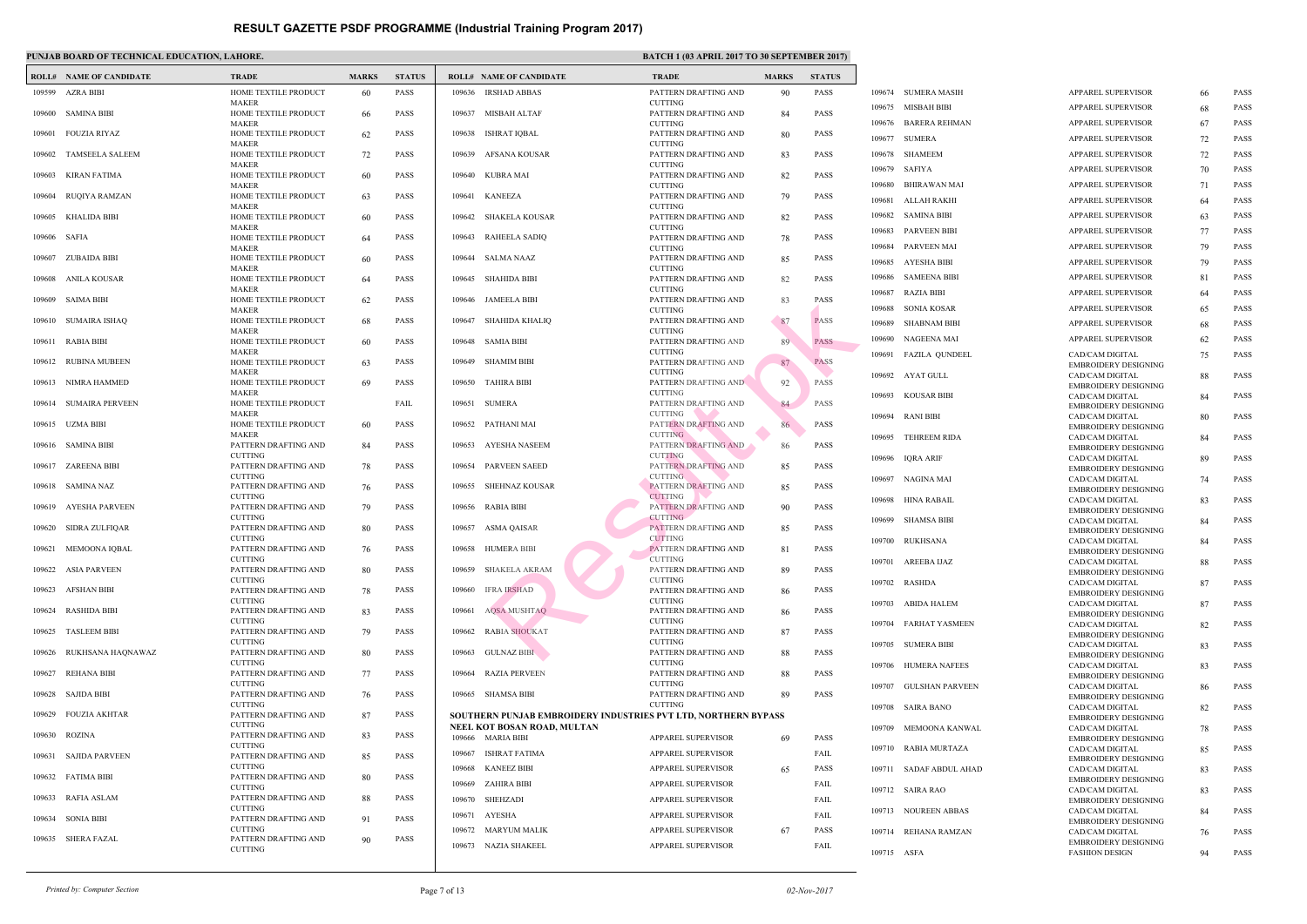EMBR

|        | <b>ROLL# NAME OF CANDIDATE</b> | <b>TRADE</b>                         | <b>MARKS</b> | <b>STATUS</b> |        | <b>ROLL# NAME OF CANDIDATE</b>                   | <b>TRAD</b>                |
|--------|--------------------------------|--------------------------------------|--------------|---------------|--------|--------------------------------------------------|----------------------------|
|        | 109716 NUSRAT BIBI             | <b>FASHION DESIGN</b>                | 96           | <b>PASS</b>   |        | 109759 SHAMSHAD MAI                              | <b>HOME</b>                |
| 109717 | <b>RIFFAT RAUF</b>             | <b>FASHION DESIGN</b>                | 92           | <b>PASS</b>   |        | 109760 MUKHTIYAR BIBI                            | <b>MAKE</b><br><b>HOME</b> |
| 109718 | AMNA BIBI                      | <b>FASHION DESIGN</b>                | 95           | <b>PASS</b>   |        |                                                  | <b>MAKE</b>                |
| 109719 | HIJAB ZAHRA                    | <b>FASHION DESIGN</b>                | 96           | <b>PASS</b>   | 109761 | <b>SOBIA</b>                                     | <b>HOME</b><br><b>MAKE</b> |
| 109720 | HUMA MAHAQ                     | <b>FASHION DESIGN</b>                | 91           | <b>PASS</b>   | 109762 | ADEELA SAMREEN                                   | <b>HOME</b>                |
| 109721 | <b>FARZANA BIBI</b>            | <b>FASHION DESIGN</b>                | 95           | <b>PASS</b>   | 109763 | AMMARA REHMAN                                    | <b>MAKE</b><br><b>HOME</b> |
| 109722 | ASIA WAZIR                     | <b>FASHION DESIGN</b>                | 94           | <b>PASS</b>   |        |                                                  | <b>MAKE</b>                |
| 109723 | <b>MEMOONA WAZIR</b>           | <b>FASHION DESIGN</b>                | 93           | <b>PASS</b>   |        | <b>SOUTHERN PUNJAB EMBROIDERY INDUSTRIES PVT</b> |                            |
| 109724 | KIRAN RIAZ                     | <b>FASHION DESIGN</b>                | 94           | <b>PASS</b>   |        | <b>BYPASS, MULTAN</b><br>109764 NASEEM MAI       | <b>APPAF</b>               |
| 109725 | <b>SHEHLA ISHFAQ</b>           | <b>FASHION DESIGN</b>                | 93           | <b>PASS</b>   | 109765 | SHABANA KAREEM BAKSH                             | <b>APPAF</b>               |
| 109726 | RAZIA MAI                      | <b>FASHION DESIGN</b>                | 95           | <b>PASS</b>   |        | 109766 AYESHA                                    | <b>APPAF</b>               |
| 109727 | <b>ABIDA MAI</b>               | <b>FASHION DESIGN</b>                | 94           | <b>PASS</b>   | 109767 | <b>SADAF BIBI</b>                                | <b>APPAF</b>               |
| 109728 | AYESHA SADIQA                  | <b>FASHION DESIGN</b>                | 97           | <b>PASS</b>   | 109768 | <b>SHAZINA MAI</b>                               | <b>APPAF</b>               |
| 109729 | SHAZIA                         | <b>FASHION DESIGN</b>                | 95           | <b>PASS</b>   | 109769 | <b>ZANIB BIBI</b>                                | <b>APPAF</b>               |
| 109730 | NAGINA BIBI                    | <b>FASHION DESIGN</b>                | 94           | <b>PASS</b>   | 109770 | <b>SUMERA MAI</b>                                | <b>APPAF</b>               |
| 109731 | FARZANA                        | <b>FASHION DESIGN</b>                | 92           | <b>PASS</b>   | 109771 | <b>SHAZIA BIBI</b>                               | <b>APPAF</b>               |
| 109732 | <b>SAIMA LATIF</b>             | <b>FASHION DESIGN</b>                | 94           | <b>PASS</b>   |        | 109772 ZATOON BIBI                               | <b>APPAF</b>               |
| 109733 | <b>RABIA ASLAM</b>             | <b>FASHION DESIGN</b>                | 94           | <b>PASS</b>   | 109773 | HALEMA BIBI                                      | APPAF                      |
| 109734 | <b>SOBIA ASLAM</b>             | <b>FASHION DESIGN</b>                | 94           | <b>PASS</b>   | 109774 | <b>KANEEZ BIBI</b>                               | <b>APPAF</b>               |
| 109735 | RABIA                          | <b>FASHION DESIGN</b>                | 93           | <b>PASS</b>   | 109775 | PARVEEN MUBARAK                                  | <b>APPAF</b>               |
| 109736 | SAIMA                          | <b>FASHION DESIGN</b>                | 94           | <b>PASS</b>   | 109776 | <b>TANIA BIBI</b>                                | <b>APPAF</b>               |
| 109737 | <b>FARYAL RAO</b>              | <b>FASHION DESIGN</b>                | 95           | <b>PASS</b>   | 109777 | <b>SAJJDA BIBI</b>                               | <b>APPAF</b>               |
| 109738 | <b>SHENAZ NASIR</b>            | <b>FASHION DESIGN</b>                | 94           | <b>PASS</b>   | 109778 | RAFIA KHANAM                                     | <b>APPAF</b>               |
| 109739 | <b>GULSHAN BIBI</b>            | HOME TEXTILE PRODUCT                 | 70           | <b>PASS</b>   | 109779 | <b>SURIYA BIBI</b>                               | <b>APPAF</b>               |
| 109740 | SADIA ISHFAQ                   | <b>MAKER</b><br>HOME TEXTILE PRODUCT | 68           | <b>PASS</b>   | 109780 | <b>RUBINA NAZEER</b>                             | APPAF                      |
|        |                                | <b>MAKER</b>                         |              |               | 109781 | <b>SONIA BIBI</b>                                | APPAF                      |
| 109741 | JAVERIA KHAN                   | HOME TEXTILE PRODUCT<br><b>MAKER</b> | 61           | <b>PASS</b>   | 109782 | <b>PARVEEN BIBI</b>                              | <b>APPAF</b>               |
| 109742 | <b>SUMERA BIBI</b>             | HOME TEXTILE PRODUCT<br><b>MAKER</b> | 64           | <b>PASS</b>   | 109783 | HUMAIRA PARVEEN                                  | <b>APPAF</b>               |
| 109743 | KHADIJA.TUL.KUBRA              | HOME TEXTILE PRODUCT                 | 64           | <b>PASS</b>   | 109784 | <b>RUBINA BIBI</b>                               | <b>APPAF</b>               |
|        | 109744 KHANSA                  | <b>MAKER</b>                         |              |               | 109785 | AMNA ISMAIL                                      | <b>APPAF</b>               |
|        |                                | HOME TEXTILE PRODUCT<br><b>MAKER</b> | 65           | <b>PASS</b>   | 109786 | <b>RIFFAT NAZAR</b>                              | APPAI                      |
|        | 109745 GULNAZ BIBI             | HOME TEXTILE PRODUCT                 | 69           | <b>PASS</b>   | 109787 | <b>SONIA MAI</b>                                 | <b>APPAF</b>               |
|        | 109746 SEHNAZ MAI              | <b>MAKER</b><br>HOME TEXTILE PRODUCT | 68           | <b>PASS</b>   | 109788 | <b>RUKSANA</b>                                   | <b>APPAF</b>               |
|        | 109747 SHAHIDA BIBI            | MAKER                                |              | FAIL          | 109789 | <b>SAIMA RAZZAO</b>                              | CAD/C                      |
|        |                                | HOME TEXTILE PRODUCT<br><b>MAKER</b> |              |               |        | 109790 SIDRA MUSLIM                              | <b>EMBR</b><br>CAD/C       |
|        | 109748 NAGINA BIBI             | HOME TEXTILE PRODUCT                 | 65           | <b>PASS</b>   |        |                                                  | <b>EMBR</b>                |
|        | 109749 SAIMA SHAKOOR           | <b>MAKER</b><br>HOME TEXTILE PRODUCT |              | FAIL          | 109791 | SHAHANA MANZOOR                                  | CAD/C<br><b>EMBR</b>       |
|        |                                | <b>MAKER</b>                         |              |               | 109792 | RABIA BIBI                                       | CAD/C                      |
|        | 109750 TASLEEM MAI             | HOME TEXTILE PRODUCT<br><b>MAKER</b> |              | FAIL          | 109793 | <b>SADAF NAZEER</b>                              | <b>EMBR</b><br>CAD/C       |
| 109751 | RUKHSANA BIBI                  | HOME TEXTILE PRODUCT<br><b>MAKER</b> | 70           | PASS          |        |                                                  | <b>EMBR</b>                |
|        | 109752 NAZMA PARVEEN           | HOME TEXTILE PRODUCT                 | 73           | PASS          | 109794 | MEHNAZ BIBI                                      | CAD/C<br><b>EMBR</b>       |
|        |                                | <b>MAKER</b>                         |              |               | 109795 | ZAREENA MAI                                      | CAD/C                      |
| 109753 | RUKHSANA KOUSAR                | HOME TEXTILE PRODUCT<br><b>MAKER</b> | 68           | <b>PASS</b>   |        | 109796 SEHALA                                    | <b>EMBR</b><br>CAD/C       |
|        | 109754 NAGINA KANWAL           | HOME TEXTILE PRODUCT                 |              | FAIL          |        |                                                  | <b>EMBR</b>                |
| 109755 | SHAMSHAD AZAM                  | <b>MAKER</b><br>HOME TEXTILE PRODUCT | 60           | <b>PASS</b>   |        | 109797 ROUQIYA MAI                               | CAD/C<br><b>EMBR</b>       |
|        |                                | <b>MAKER</b>                         |              |               |        | 109798 ATIYA AKRAM                               | CAD/C                      |
|        | 109756 UZMA IQBAL              | HOME TEXTILE PRODUCT<br><b>MAKER</b> |              | FAIL          | 109799 | SHAISTA ARIF                                     | <b>EMBR</b><br>CAD/C       |
| 109757 | <b>SAEEDA MAI</b>              | HOME TEXTILE PRODUCT                 | 61           | PASS          |        |                                                  | <b>EMBR</b>                |
|        | 109758 RUBINA NASER            | <b>MAKER</b><br>HOME TEXTILE PRODUCT | 64           | <b>PASS</b>   |        | 109800 ZAKIA BIBI                                | CAD/C<br><b>EMBR</b>       |
|        |                                | <b>MAKER</b>                         |              |               |        | 109801 JAVERIYA REHMAN                           | CAD/C                      |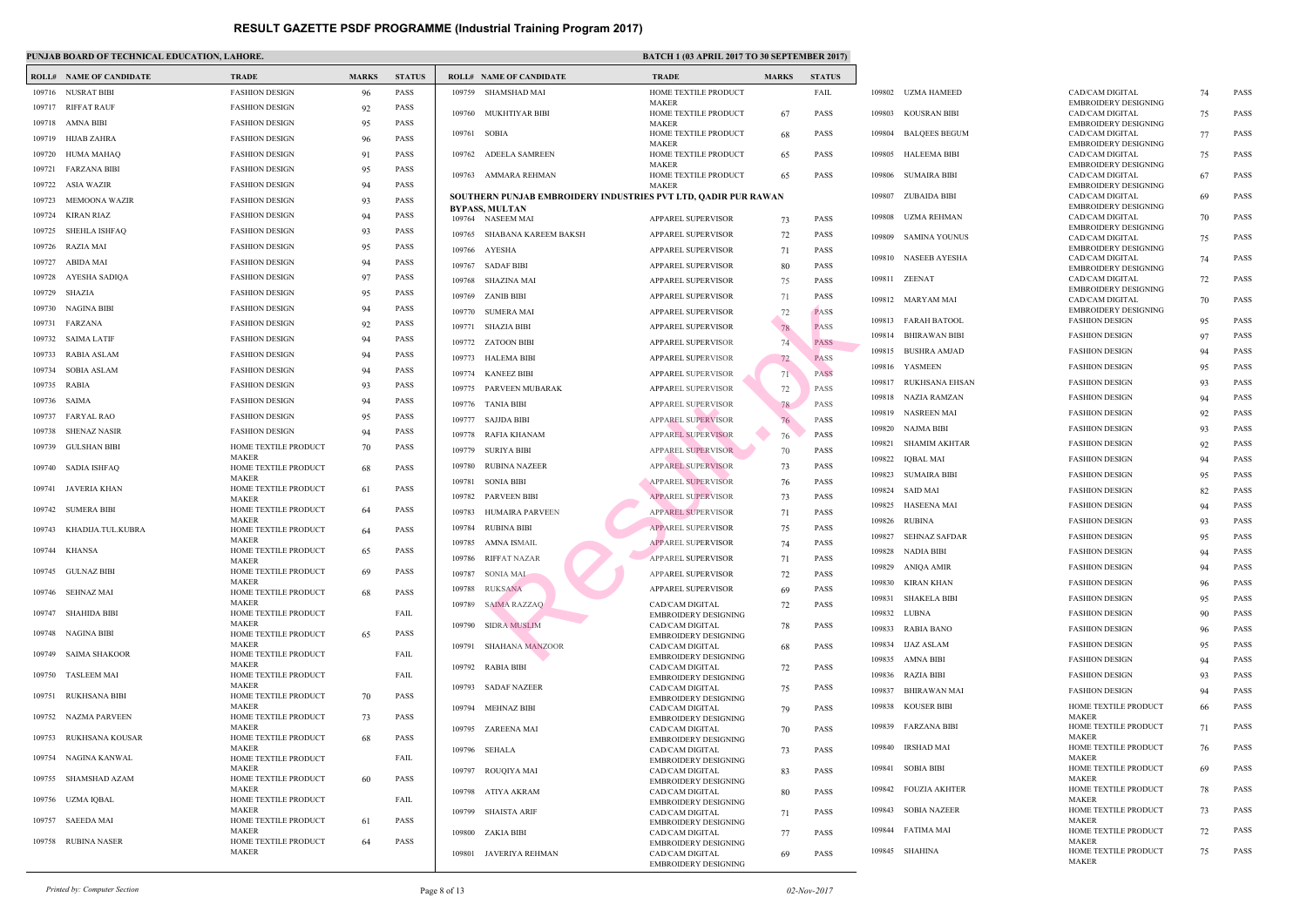|        | <b>ROLL# NAME OF CANDIDATE</b>                                 | <b>TRADE</b>                         | <b>MARKS</b> | <b>STATUS</b> |                  | <b>ROLL# NAME OF CANDIDATE</b>             | <b>TRAL</b>                |
|--------|----------------------------------------------------------------|--------------------------------------|--------------|---------------|------------------|--------------------------------------------|----------------------------|
|        | 109846 ROMANA BIBI                                             | HOME TEXTILE PRODUCT                 | 73           | PASS          |                  | 109889 FARZANA BIBI                        | <b>FASHI</b>               |
| 109847 | PARVEEN MAI                                                    | <b>MAKER</b><br>HOME TEXTILE PRODUCT | 66           | <b>PASS</b>   | 109890           | <b>BHIRAWAN BIBI</b>                       | <b>FASHI</b>               |
|        |                                                                | <b>MAKER</b>                         |              |               | 109891           | <b>SHEHNAZ BIBI</b>                        | <b>FASHI</b>               |
| 109848 | AFSHAN ASLAM                                                   | HOME TEXTILE PRODUCT<br>MAKER        | 70           | PASS          |                  | 109892 SAMINA MAI                          | FASHI                      |
| 109849 | PALWASHA RAMZAN                                                | HOME TEXTILE PRODUCT                 | 73           | <b>PASS</b>   | 109893           | <b>RABIA BANO</b>                          | FASHI                      |
| 109850 | <b>HASEENA BIBI</b>                                            | <b>MAKER</b><br>HOME TEXTILE PRODUCT | 79           | <b>PASS</b>   | 109894           | <b>SHEHNAZ MAI</b>                         | <b>FASHI</b>               |
| 109851 | <b>NASEEM AKHTER</b>                                           | <b>MAKER</b><br>HOME TEXTILE PRODUCT |              | <b>PASS</b>   |                  | 109895 NASEEM MAI                          | <b>FASHI</b>               |
|        |                                                                | <b>MAKER</b>                         | 76           |               | 109896           | PARVEEN MAI                                | <b>FASHI</b>               |
| 109852 | <b>NOREEN BIBI</b>                                             | HOME TEXTILE PRODUCT<br><b>MAKER</b> | 73           | PASS          | 109897           | KARISHMA RAMZAN                            | <b>FASHI</b>               |
| 109853 | ROMANA KANWAL                                                  | HOME TEXTILE PRODUCT                 | 72           | <b>PASS</b>   | 109898           | RUKHSANA                                   | <b>FASHI</b>               |
| 109854 | SAFIA MAI                                                      | <b>MAKER</b><br>HOME TEXTILE PRODUCT | 69           | <b>PASS</b>   | 109899           | MUSARAT BIBI                               | <b>FASHI</b>               |
|        |                                                                | <b>MAKER</b>                         |              |               | 109900           | RUQAYYA BIBI                               | <b>FASHI</b>               |
| 109855 | ROZINA MAI                                                     | HOME TEXTILE PRODUCT<br>MAKER        | 75           | <b>PASS</b>   | 109901<br>109902 | <b>HAMEEDA BIBI</b><br><b>SHEHNAZ BIBI</b> | FASHI<br><b>FASHI</b>      |
| 109856 | <b>BASHEERAN MAI</b>                                           | HOME TEXTILE PRODUCT                 | 70           | <b>PASS</b>   | 109903           | <b>SHAHEENA BIBI</b>                       | <b>FASHI</b>               |
| 109857 | SAIMA BIBI                                                     | <b>MAKER</b><br>HOME TEXTILE PRODUCT | 74           | <b>PASS</b>   | 109904           | <b>SAIMA HUSSAIN</b>                       | <b>FASHI</b>               |
|        |                                                                | <b>MAKER</b>                         |              |               | 109905           | SAMINA BIBI                                | <b>FASHI</b>               |
| 109858 | <b>SUMAIRA MAI</b>                                             | HOME TEXTILE PRODUCT<br><b>MAKER</b> | 78           | <b>PASS</b>   |                  | 109906 SAIMA                               | <b>FASHI</b>               |
| 109859 | SAMINA MAI                                                     | HOME TEXTILE PRODUCT<br><b>MAKER</b> | 79           | <b>PASS</b>   | 109907           | RUKHSANA BIBI                              | <b>FASHI</b>               |
|        | 109860 HASEENA BIBI                                            | HOME TEXTILE PRODUCT                 | 71           | <b>PASS</b>   | 109908           | SAMINA KHAN                                | <b>FASHI</b>               |
| 109861 | <b>SHEHNAZ MAI</b>                                             | <b>MAKER</b><br>HOME TEXTILE PRODUCT | 78           | <b>PASS</b>   | 109909           | SAIMA BIBI                                 | FASHI                      |
|        |                                                                | <b>MAKER</b>                         |              |               |                  | 109910 ZAKIYA MAI                          | FASHI                      |
| 109862 | ASIA BIBI                                                      | HOME TEXTILE PRODUCT<br><b>MAKER</b> | 70           | PASS          |                  | 109911 GURIYA                              | FASHI                      |
|        | SOUTHERN PUNJAB EMBROIDERY INDUSTRIES PVT LTD, BASTI UTTAR BAN |                                      |              |               |                  | 109912 ASIYA BIBI                          | FASHI                      |
|        | <b>BOSAN, MULTAN</b><br>109863 RIFFAT ZAHOOR                   | <b>APPAREL SUPERVISOR</b>            |              | <b>PASS</b>   |                  | 109913 NADIA BIBI                          | <b>HOME</b>                |
| 109864 | <b>SONIA BIBI</b>                                              | APPAREL SUPERVISOR                   | 74           | <b>PASS</b>   | 109914           | HASEENA ZAFAR                              | <b>MAKE</b><br>HOME        |
| 109865 | <b>TASLEEM MAI</b>                                             | APPAREL SUPERVISOR                   | 75<br>77     | <b>PASS</b>   |                  |                                            | <b>MAKE</b>                |
| 109866 | SAJIDA PARVEEN                                                 | APPAREL SUPERVISOR                   | 73           | <b>PASS</b>   |                  | 109915 AMNA MAI                            | <b>HOME</b><br><b>MAKE</b> |
| 109867 | MARIA BIBI                                                     | APPAREL SUPERVISOR                   | 72           | PASS          | 109916           | RAZIA PARVEEN                              | <b>HOME</b>                |
|        | 109868 ALLAH RAKHI                                             | APPAREL SUPERVISOR                   | 74           | <b>PASS</b>   |                  | 109917 MEHWISH IQBAL                       | <b>MAKE</b><br><b>HOME</b> |
| 109869 | FAKHRA IJAZ                                                    | APPAREL SUPERVISOR                   | 78           | PASS          |                  |                                            | <b>MAKE</b>                |
| 109870 | ZOONAIRA ZAHOOR                                                | APPAREL SUPERVISOR                   | 83           | PASS          |                  | 109918 ROBINA MANZOOR                      | <b>HOME</b><br><b>MAKE</b> |
| 109871 | <b>BALQEES BANO</b>                                            | APPAREL SUPERVISOR                   | 75           | PASS          | 109919           | KHADIJA                                    | <b>HOME</b>                |
| 109872 | <b>JAMEELA BIBI</b>                                            | APPAREL SUPERVISOR                   | 74           | PASS          | 109920           | <b>ASIA BIBI</b>                           | <b>MAKE</b><br><b>HOME</b> |
| 109873 | <b>MEHNAZ BIBI</b>                                             | APPAREL SUPERVISOR                   | 69           | PASS          |                  |                                            | <b>MAKE</b>                |
| 109874 | MUSARAT BIBI                                                   | APPAREL SUPERVISOR                   | 76           | PASS          | 109921           | ZAINAB-UL-NISA                             | <b>HOME</b><br><b>MAKE</b> |
| 109875 | SAMINA MAI                                                     | APPAREL SUPERVISOR                   | 75           | PASS          | 109922           | <b>IRSHAD MAI</b>                          | <b>HOME</b>                |
| 109876 | YASMEEN                                                        | APPAREL SUPERVISOR                   | 77           | PASS          | 109923           | RUKHSANA BIBI                              | <b>MAKE</b><br><b>HOME</b> |
| 109877 | RABIA BIBI                                                     | APPAREL SUPERVISOR                   | 82           | PASS          | 109924           | SAFIA BIBI                                 | <b>MAKE</b><br><b>HOME</b> |
| 109878 | ZAKIYA                                                         | APPAREL SUPERVISOR                   | 84           | PASS          |                  |                                            | <b>MAKE</b>                |
| 109879 | SAIMA BIBI                                                     | APPAREL SUPERVISOR                   | 85           | PASS          | 109925           | <b>SHEHNAZ BIBI</b>                        | <b>HOME</b><br><b>MAKE</b> |
| 109880 | <b>NAZIA PERVEEN</b>                                           | APPAREL SUPERVISOR                   | 80           | PASS          | 109926           | TEHMINA ASGHAR                             | <b>HOME</b>                |
| 109881 | <b>SHAQORAN MAI</b>                                            | APPAREL SUPERVISOR                   | 79           | PASS          | 109927           | <b>BAKHTWAR BIBI</b>                       | <b>MAKE</b><br><b>HOME</b> |
| 109882 | SAFIYA MAI                                                     | APPAREL SUPERVISOR                   | 84           | PASS          |                  |                                            | <b>MAKE</b>                |
| 109883 | <b>ZAHIDAH PERVEEN</b>                                         | APPAREL SUPERVISOR                   | 73           | PASS          | 109928           | RAZIA BIBI                                 | <b>HOME</b><br><b>MAKE</b> |
| 109884 | <b>KANEEZAN MAI</b>                                            | APPAREL SUPERVISOR                   | 63           | PASS          | 109929           | <b>SANA BATOOL</b>                         | <b>HOME</b>                |
| 109885 | SEHNAZ MAI                                                     | APPAREL SUPERVISOR                   | 78           | PASS          | 109930           | <b>ZARISH ZAHOOR</b>                       | <b>MAKE</b><br><b>HOME</b> |
| 109886 | NAZIA BIBI                                                     | APPAREL SUPERVISOR                   | 74           | PASS          |                  |                                            | <b>MAKE</b>                |
| 109887 | NASRA KHANUM                                                   | APPAREL SUPERVISOR                   | 74           | PASS          | 109931           | HASSINA BIBI                               | <b>HOME</b><br><b>MAKE</b> |
|        | 109888 KOSAR                                                   | <b>FASHION DESIGN</b>                | 71           | PASS          |                  |                                            |                            |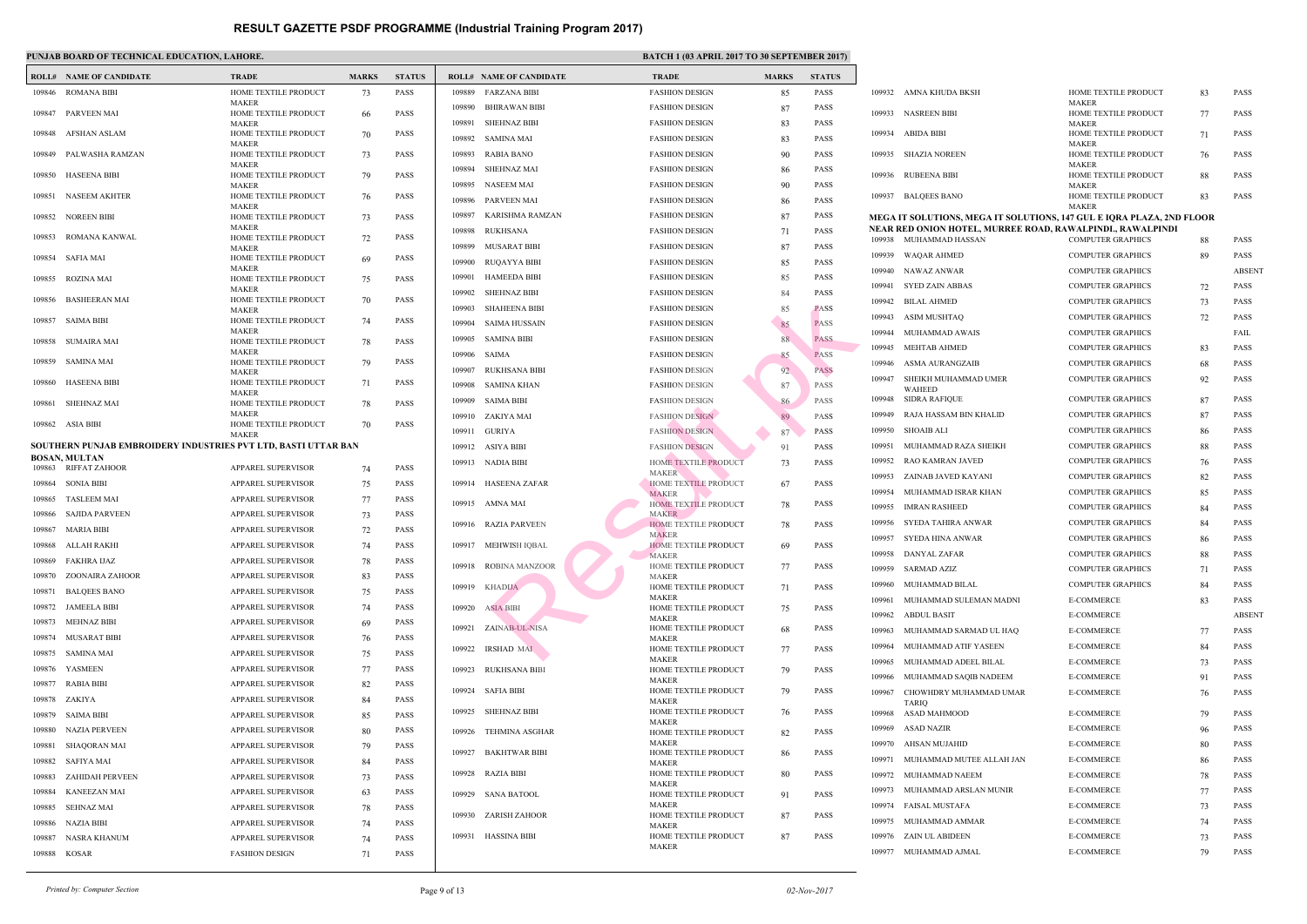|        | <b>ROLL# NAME OF CANDIDATE</b>                  | <b>TRADE</b>                                            | <b>MARKS</b> | <b>STATUS</b>                |        | <b>ROLL# NAME OF CANDIDATE</b> | <b>TRAL</b>                                  |
|--------|-------------------------------------------------|---------------------------------------------------------|--------------|------------------------------|--------|--------------------------------|----------------------------------------------|
| 109978 | <b>SHEEZA LATIF</b>                             | <b>E-COMMERCE</b>                                       | 83           | <b>PASS</b>                  | 110018 | MUHAMMAD BILAL MAJEED          | <b>MOBII</b>                                 |
| 109979 | AAMNA SOHAIL                                    | <b>E-COMMERCE</b>                                       | 76           | <b>PASS</b>                  | 110019 | BILAWAL SHARIF                 | <b>DEVEI</b><br><b>MOBII</b>                 |
| 109980 | <b>SHAHEEN ZULFIKAR</b>                         | <b>E-COMMERCE</b>                                       | 82           | <b>PASS</b>                  |        |                                | <b>DEVEI</b>                                 |
| 109981 | JAVERIA FATIMA                                  | <b>E-COMMERCE</b>                                       | 81           | <b>PASS</b>                  | 110020 | <b>SALEEM HAIDER</b>           | <b>MOBII</b><br><b>DEVEI</b>                 |
| 109982 | MARYAM SAFDAR                                   | <b>E-COMMERCE</b>                                       | 78           | <b>PASS</b>                  | 110021 | MOHSIN KALEEM ANWAR            | <b>MOBII</b>                                 |
| 109983 | HINNA SHABBIR                                   | <b>E-COMMERCE</b>                                       |              | <b>ABSENT</b>                | 110022 | <b>ADNAN FAROOQ</b>            | <b>DEVEI</b><br><b>MOBII</b>                 |
| 109984 | SINAN SHAFIQUE KHAN                             | <b>E-COMMERCE</b>                                       | 77           | <b>PASS</b>                  |        |                                | <b>DEVEI</b>                                 |
| 109985 | <b>NOSHEEN NAZAR</b>                            | <b>E-COMMERCE</b>                                       | 85           | <b>PASS</b>                  | 110023 | <b>GHULAM HASSAN</b>           | <b>MOBII</b><br><b>DEVEI</b>                 |
| 109986 | MUHAMMAD GHOUS BUKHSH                           | E-COMMERCE                                              | 84           | <b>PASS</b>                  | 110024 | MUHAMMAD FAIZAN RAZA           | <b>MOBII</b>                                 |
| 109987 | MARYAM BIBI                                     | <b>E-COMMERCE</b>                                       | 78           | <b>PASS</b>                  | 110025 | MUHAMMAD AZEEM IQBAL           | <b>DEVEI</b><br><b>MOBII</b>                 |
| 109988 | ZONIA SULTAN                                    | <b>E-COMMERCE</b>                                       | 83           | <b>PASS</b>                  |        |                                | <b>DEVEI</b>                                 |
| 109989 | MARIAM IMTIAZ                                   | <b>GRAPHIC DESIGN (PRINT</b>                            | 85           | <b>PASS</b>                  | 110026 | MUHAMMAD HAROON HAIDER         | <b>MOBII</b><br><b>DEVEI</b>                 |
| 109990 | MUDASSAR REHMAN                                 | MEDIA)<br><b>GRAPHIC DESIGN (PRINT</b><br>MEDIA)        | 69           | <b>PASS</b>                  | 110027 | AYAZ AMIN                      | <b>MOBII</b><br><b>DEVEI</b>                 |
| 109991 | MUHAMMAD AHMED                                  | <b>GRAPHIC DESIGN (PRINT</b>                            | 72           | <b>PASS</b>                  | 110028 | <b>UMAIR ADALAT</b>            | <b>MOBII</b><br><b>DEVEI</b>                 |
| 109992 | MUHAMMAD ABDULLAH                               | MEDIA)<br><b>GRAPHIC DESIGN (PRINT</b>                  | 71           | <b>PASS</b>                  | 110029 | MUHAMMAD WAQAS                 | <b>MOBII</b><br><b>DEVEI</b>                 |
| 109993 | MUHAMMAD RAZA                                   | MEDIA)<br><b>GRAPHIC DESIGN (PRINT</b>                  | 72           | <b>PASS</b>                  | 110030 | <b>FAHEEM ASLAM</b>            | <b>MOBII</b>                                 |
| 109994 | MUHAMMAD MUBASHIR UL ISLAM                      | MEDIA)<br><b>GRAPHIC DESIGN (PRINT</b>                  | 68           | <b>PASS</b>                  | 110031 | MOHAMMAD ABU BAKAR JAVED       | <b>DEVEI</b><br><b>MOBII</b><br><b>DEVEI</b> |
| 109995 | SALMAN TARIQ                                    | MEDIA)<br><b>GRAPHIC DESIGN (PRINT</b>                  | 68           | <b>PASS</b>                  | 110032 | ZAHID HUSSAIN                  | <b>MOBII</b>                                 |
| 109996 | <b>ASAD-UR-REHMAN</b>                           | MEDIA)<br><b>GRAPHIC DESIGN (PRINT</b>                  | 71           | <b>PASS</b>                  | 110033 | MUHAMMAD WAQAS ISLAM           | <b>DEVEI</b><br><b>MOBII</b><br><b>DEVEI</b> |
| 109997 | <b>SUMERA TABASSUM</b>                          | MEDIA)<br><b>GRAPHIC DESIGN (PRINT</b>                  | 73           | <b>PASS</b>                  | 110034 | MUHAMMAD RAZA SAEED            | <b>MOBII</b>                                 |
| 109998 | HARIS NASEER SATTI                              | MEDIA)<br><b>GRAPHIC DESIGN (PRINT</b>                  | 72           | PASS                         | 110035 | <b>NAUMAN AKRAM</b>            | <b>DEVEI</b><br><b>MOBII</b><br><b>DEVEI</b> |
| 109999 | NAILA ISLAM QURESHI                             | MEDIA)<br><b>GRAPHIC DESIGN (PRINT</b>                  | 67           | <b>PASS</b>                  | 110036 | ARSLAN AHMED                   | <b>MOBII</b>                                 |
| 110000 | HUSSNAIN TARIQ                                  | MEDIA)<br><b>GRAPHIC DESIGN (PRINT</b>                  | 71           | <b>PASS</b>                  | 110037 | QALB HUSSAIN                   | <b>DEVEI</b><br><b>MOBII</b><br><b>DEVEI</b> |
| 110001 | <b>ARSLAN KHAN</b>                              | MEDIA)<br><b>GRAPHIC DESIGN (PRINT</b>                  | 68           | <b>PASS</b>                  | 110038 | HASSAN AYAZ                    | <b>MOBII</b>                                 |
|        |                                                 | MEDIA)                                                  |              |                              | 110039 | <b>NAUMAN TANVEER</b>          | <b>DEVEI</b><br><b>MOBII</b>                 |
| 110002 | M. FAIZAN UL HAQ SATTI                          | <b>GRAPHIC DESIGN (PRINT</b><br>MEDIA)                  | 74           | <b>PASS</b>                  |        |                                | <b>DEVEI</b>                                 |
|        | 110003 EMAMA NASIR                              | <b>GRAPHIC DESIGN (PRINT</b>                            | 70           | <b>PASS</b>                  |        | 110040 BILAL ALI               | <b>WEB</b> L<br><b>DEVEI</b>                 |
| 110004 | SYED ALI HAIDER KAZMI                           | MEDIA)<br><b>GRAPHIC DESIGN (PRINT</b><br>MEDIA)        | 72           | <b>PASS</b>                  | 110041 | MUDASSAR IRSHAD                | WEB I<br><b>DEVEI</b>                        |
| 110005 | <b>HARIS RAUF</b>                               | <b>GRAPHIC DESIGN (PRINT</b>                            |              | FAIL                         | 110042 | <b>MEHWISH SATTAR</b>          | WEB I<br><b>DEVEI</b>                        |
| 110006 | <b>UMER ABBASI</b>                              | MEDIA)<br><b>GRAPHIC DESIGN (PRINT</b><br>MEDIA)        | 74           | <b>PASS</b>                  | 110043 | <b>SUMBAL SIDDIQUE DOGAR</b>   | WEB I<br><b>DEVEI</b>                        |
| 110007 | ANEELA AKHTER                                   | <b>GRAPHIC DESIGN (PRINT</b>                            |              | <b>ABSENT</b>                | 110044 | <b>HAMZA AHMED</b>             | WEB I<br><b>DEVEI</b>                        |
| 110008 | MAJID ALI AWAN                                  | MEDIA)<br><b>GRAPHIC DESIGN (PRINT</b><br>MEDIA)        | 78           | <b>PASS</b>                  | 110045 | MUHAMMAD KHIZER MANZOOR        | WEB I<br><b>DEVEI</b>                        |
| 110009 | ZULQURNAIN AKHTAR                               | <b>GRAPHIC DESIGN (PRINT</b>                            | 75           | <b>PASS</b>                  | 110046 | MUHAMMAD RABNAWAZ              | WEB I<br><b>DEVEI</b>                        |
| 110010 | ABDUL REHMAN AZEEM                              | MEDIA)<br><b>GRAPHIC DESIGN (PRINT</b>                  | 72           | PASS                         | 110047 | ABDUL BASIT KIANI              | WEB I<br><b>DEVEI</b>                        |
| 110011 | MUHAMMAD ALI                                    | MEDIA)<br><b>GRAPHIC DESIGN (PRINT</b>                  | 72           | <b>PASS</b>                  | 110048 | <b>FATIMA HAFEEZ</b>           | WEB I                                        |
| 110012 | HAFIZ WAQAS HUSSAIN                             | MEDIA)<br><b>GRAPHIC DESIGN (PRINT</b>                  |              | FAIL                         | 110049 | MUHAMMAD MUBASHAR SALEEM       | <b>DEVEI</b><br>WEB I<br><b>DEVEI</b>        |
| 110013 | ALI HASSAN                                      | MEDIA)<br><b>GRAPHIC DESIGN (PRINT</b>                  | 71           | <b>PASS</b>                  | 110050 | <b>UMAIR SHAUKAT</b>           | WEB I                                        |
| 110014 | KHURRAM SHAHZAD                                 | MEDIA)<br>MOBILE APPLICATION                            | 77           | <b>PASS</b>                  | 110051 | <b>BILAL AHMED</b>             | <b>DEVEI</b><br>WEB I<br><b>DEVEI</b>        |
| 110015 | SAMI-UR-RAHMAN                                  | DEVELOPMENT<br>MOBILE APPLICATION                       | 65           | PASS                         | 110052 | NOUMAN ZAFAR                   | WEB I                                        |
|        |                                                 | DEVELOPMENT                                             |              |                              | 110053 | MUHAMMAD UMAR FAROOQ           | <b>DEVEI</b><br>WEB I                        |
| 110016 | <b>MIRZA SHAFIQUE</b><br>110017 SIKANDAR SAJJAD | MOBILE APPLICATION<br>DEVELOPMENT<br>MOBILE APPLICATION | 85           | <b>PASS</b><br><b>ABSENT</b> | 110054 | ARSALAN MUNAWAR                | <b>DEVEI</b><br>WEB I                        |
|        |                                                 | DEVELOPMENT                                             |              |                              |        |                                | <b>DEVEI</b>                                 |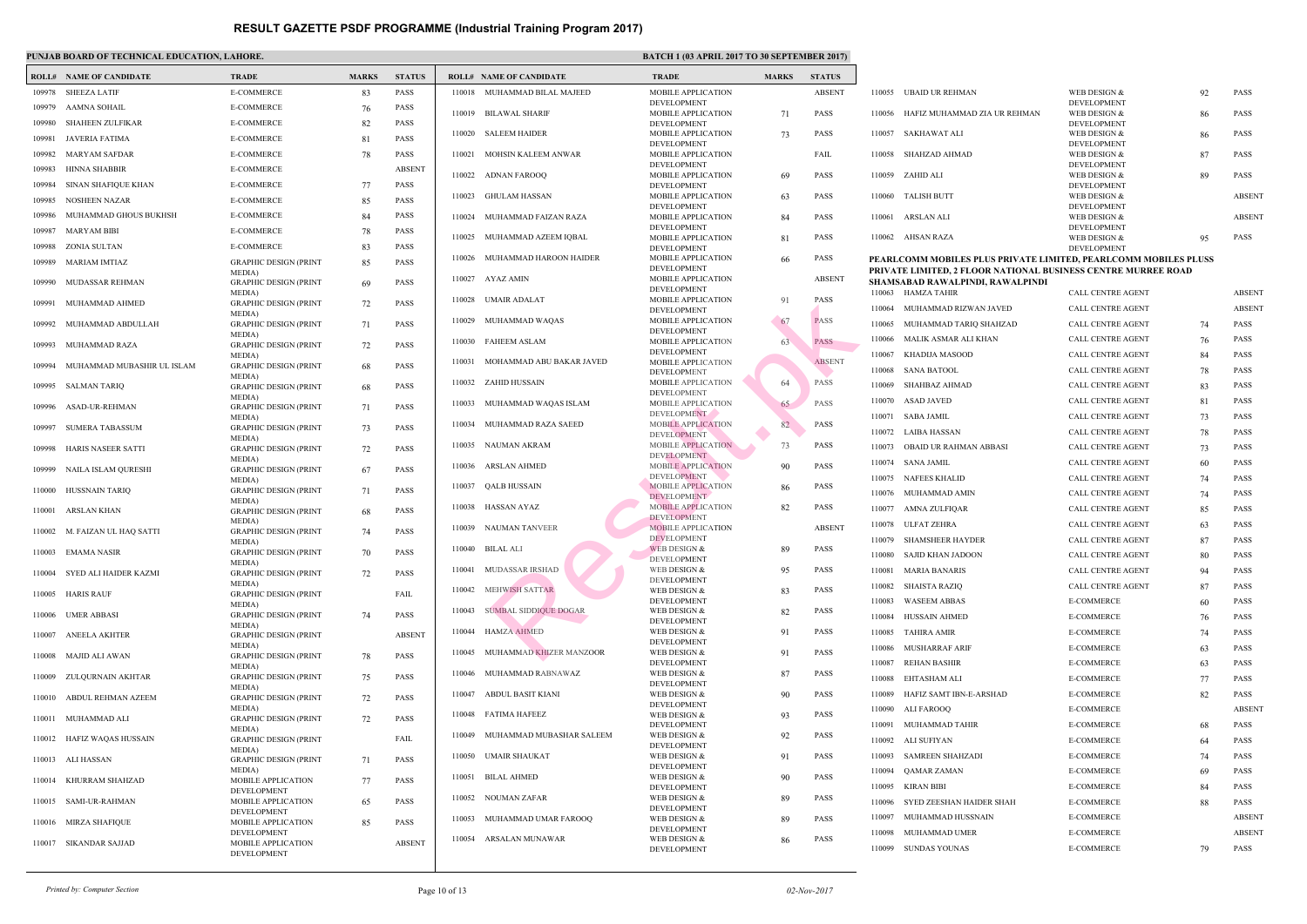|        | <b>ROLL# NAME OF CANDIDATE</b> | <b>TRADE</b>                             | <b>MARKS</b> | <b>STATUS</b> |        | <b>ROLL# NAME OF CANDIDATE</b>                                     | <b>TRAL</b>                      |
|--------|--------------------------------|------------------------------------------|--------------|---------------|--------|--------------------------------------------------------------------|----------------------------------|
| 110100 | <b>AIMEN NOOR</b>              | <b>E-COMMERCE</b>                        |              | <b>ABSENT</b> |        | 110140 REHMAN MEHMOOD                                              | WEB <sub>I</sub>                 |
| 110101 | <b>ROSHAN BANO</b>             | E-COMMERCE                               | 65           | <b>PASS</b>   | 110141 | MALIK WAQAR AFZAL                                                  | <b>DEVEI</b><br>WEB I            |
| 110102 | IRFAN MASIH                    | E-COMMERCE                               | 75           | <b>PASS</b>   |        |                                                                    | <b>DEVEI</b>                     |
| 110103 | <b>FOZIA RAFIQUE</b>           | E-COMMERCE                               | 82           | <b>PASS</b>   |        | 110142 NAVEED AHMAD MALIK                                          | WEB I                            |
| 110104 | NAYYAB SAGHIR                  | E-COMMERCE                               | 80           | <b>PASS</b>   |        | 110143 ZAIN-UL-WAHAB                                               | <b>DEVEI</b><br>WEB I            |
| 110105 | KAINAT ANWAR                   | <b>E-COMMERCE</b>                        | 60           | <b>PASS</b>   |        | 110144 MUHAMMAD SHUBAN ABBASI                                      | <b>DEVEI</b><br>WEB I            |
| 110106 | SHOAIB AMANAT ALI              | E-COMMERCE                               | 74           | <b>PASS</b>   |        |                                                                    | <b>DEVEI</b>                     |
| 110107 | MUHAMMAD RAZWAN                | <b>E-COMMERCE</b>                        |              | <b>ABSENT</b> |        | 110145 SHAFAQ SAEED                                                | WEB I                            |
| 110108 | HINA FRAZ                      | E-COMMERCE                               | 75           | <b>PASS</b>   |        | 110146 NADIA KALSOOM                                               | <b>DEVEI</b><br>WEB I            |
| 110109 | SADIA RAZZAQ                   | E-COMMERCE                               | 69           | <b>PASS</b>   |        |                                                                    | <b>DEVEI</b>                     |
|        | 110110 SAMINA ABRAR            | MOBILE APPLICATION                       | 81           | <b>PASS</b>   |        | 110147 ZAINAB SARWAR                                               | WEB I<br><b>DEVEI</b>            |
|        | 110111 SARA MALIK              | DEVELOPMENT<br>MOBILE APPLICATION        | 74           | <b>PASS</b>   |        | 110148 FAIZA MAQSOOD                                               | WEB I<br><b>DEVEI</b>            |
|        | 110112 MUHAMMAD BILAL RIZWAN   | DEVELOPMENT<br>MOBILE APPLICATION        | 77           | <b>PASS</b>   | 110149 | ADEEL SHARIF                                                       | WEB I<br><b>DEVEI</b>            |
|        | 110113 TAZAKI AHMAD            | DEVELOPMENT                              |              | <b>PASS</b>   |        | 110150 WAQAS JAVED                                                 | WEB <sub>I</sub>                 |
|        |                                | MOBILE APPLICATION<br><b>DEVELOPMENT</b> | 85           |               | 110151 | HASSAN RAZA                                                        | <b>DEVEI</b><br>WEB I            |
| 110114 | <b>SYED SAHIL TAFSEER</b>      | MOBILE APPLICATION                       | 88           | <b>PASS</b>   |        |                                                                    | <b>DEVEI</b>                     |
|        | 110115 AMEER HAMZA             | DEVELOPMENT<br>MOBILE APPLICATION        | 89           | <b>PASS</b>   |        | 110152 MUHAMMAD NOUMAN LATIF                                       | WEB I<br><b>DEVEI</b>            |
|        |                                | DEVELOPMENT                              |              |               |        | 110153 SAMIA HASSAN                                                | WEB I                            |
|        | 110116 HAMZA TARIQ             | MOBILE APPLICATION<br>DEVELOPMENT        | 81           | <b>PASS</b>   | 110154 | <b>SHAHEER AHMED</b>                                               | <b>DEVEI</b><br>WEB I            |
|        | 110117 ZEESHAN AZMAT           | MOBILE APPLICATION                       |              | <b>ABSENT</b> |        |                                                                    | <b>DEVEI</b>                     |
|        | 110118 AUSAF SAQIB             | DEVELOPMENT<br>MOBILE APPLICATION        | 79           | <b>PASS</b>   |        | 110155 AMNA ASAD                                                   | WEB I<br><b>DEVEI</b>            |
| 110119 | MUHAMMAD UMAR NADEEM           | DEVELOPMENT<br>MOBILE APPLICATION        |              | <b>ABSENT</b> |        | 110156 MUHAMMAD ARSALAN ADEEL                                      | WEB <sub>I</sub><br><b>DEVEI</b> |
|        |                                | DEVELOPMENT                              |              |               |        | 110157 SANADA TABASSUM                                             | WEB I                            |
| 110120 | BILAL QURESHI                  | MOBILE APPLICATION<br>DEVELOPMENT        |              | <b>ABSENT</b> |        | 110158 ADNAN HUSSAIN                                               | <b>DEVEI</b><br>WEB I            |
| 110121 | MUHAMMAD ASHAL ZAFAR           | MOBILE APPLICATION                       | 90           | <b>PASS</b>   |        |                                                                    | <b>DEVEI</b>                     |
|        | 110122 ASAD ALI                | DEVELOPMENT<br>MOBILE APPLICATION        | 86           | <b>PASS</b>   | 110159 | MUHAMMAD USAMA                                                     | <b>WEBI</b><br><b>DEVEI</b>      |
|        |                                | DEVELOPMENT                              |              |               |        | 110160 MUHAMMAD QASIM                                              | WEB I                            |
|        | 110123 SYED QASIM ALI SHAH     | MOBILE APPLICATION<br><b>DEVELOPMENT</b> | 81           | <b>PASS</b>   | 110161 | NOUMAN TAHIR                                                       | <b>DEVEI</b><br><b>WEBI</b>      |
|        | 110124 FAHAD SHAKEEL           | MOBILE APPLICATION                       | 87           | <b>PASS</b>   |        |                                                                    | <b>DEVE</b>                      |
|        | 110125 SYED JAVED CHISHTI      | <b>DEVELOPMENT</b><br>MOBILE APPLICATION | 80           | <b>PASS</b>   |        | <b>RELACOM SERVICES(PVT) LIMITED, RELACOM SEF</b>                  |                                  |
|        |                                | DEVELOPMENT                              |              |               |        | SATELLITE TOWN RAWALPINDI, RAWALPINDI<br>110162 SYED UMER ALI SHAH | E-CON                            |
|        | 110126 MUHAMMAD IRFAN IQBAL    | MOBILE APPLICATION<br>DEVELOPMENT        | 75           | <b>PASS</b>   | 110163 | MUHAMMAD BILAL                                                     | E-COM                            |
| 110127 | ABU SUFYAN                     | MOBILE APPLICATION                       | 88           | <b>PASS</b>   | 110164 | MUHAMMAD UMAR ABID                                                 | E-COM                            |
| 110128 | TAIMOOR MALIK                  | DEVELOPMENT<br>MOBILE APPLICATION        | 86           | <b>PASS</b>   | 110165 | MUHAMMAD ADEEL AKHTAR                                              | E-COM                            |
|        |                                | DEVELOPMENT                              |              |               | 110166 | FAISAL MAQBOOL                                                     | E-COM                            |
| 110129 | MUHAMMAD AQIB ALI              | MOBILE APPLICATION<br>DEVELOPMENT        | 85           | <b>PASS</b>   | 110167 | <b>BILAL NAWAZ ABBASI</b>                                          | E-COM                            |
|        | 110130 TAYYEBA YASIN           | MOBILE APPLICATION                       |              | <b>ABSENT</b> | 110168 | MUHAMMAD ZEESHAN SHEMREZ                                           | E-COM                            |
|        | 110131 HAJRA JAMIL             | DEVELOPMENT<br>MOBILE APPLICATION        | 86           | <b>PASS</b>   | 110169 | RAJA WAQAR AZIZ                                                    | E-COM                            |
|        | 110132 SYEDA IQRA BUKHARI      | DEVELOPMENT<br>MOBILE APPLICATION        | 84           | <b>PASS</b>   |        | 110170 ZAINAB IFTIKHAR                                             | E-COM                            |
|        |                                | <b>DEVELOPMENT</b>                       |              |               | 110171 | SIDRA IMTIAZ                                                       | E-COM                            |
| 110133 | ABDUL WAHAB SATTI              | MOBILE APPLICATION<br>DEVELOPMENT        | 85           | <b>PASS</b>   |        | 110172 MURSAL AHMAD                                                | E-COM                            |
| 110134 | UROOJ SHEHBAZ                  | WEB DESIGN &                             | 65           | <b>PASS</b>   | 110173 | ZONIA ANWAR                                                        | E-COM                            |
|        |                                | DEVELOPMENT<br>WEB DESIGN &              |              |               | 110174 | MUHAMMAD HAMID RAZA                                                | E-COM                            |
|        | 110135 MUHAMMAD FAHEEM         | DEVELOPMENT                              | 81           | PASS          | 110175 | KIRAN WAHEED                                                       | E-COM                            |
| 110136 | ATIF MEHMOOD                   | WEB DESIGN &<br>DEVELOPMENT              | 77           | <b>PASS</b>   |        | 110176 SYEDA WAJEEHA YOUNAS                                        | E-COM                            |
|        | 110137 SYED SHEHRYAR AHMED     | WEB DESIGN &                             |              | FAIL          | 110177 | USMAN AHMED MUGHAL                                                 | E-COM                            |
|        | 110138 MUHAMMAD ARSLAN         | DEVELOPMENT                              |              | <b>PASS</b>   | 110178 | MUHAMMAD NAEEM                                                     | E-CON                            |
|        |                                | WEB DESIGN &<br>DEVELOPMENT              | 67           |               | 110179 | ARIF HUSSAIN                                                       | E-COM                            |
| 110139 | AMEER IKRAM ULLAH KHAN         | WEB DESIGN &<br>DEVELOPMENT              |              | <b>ABSENT</b> | 110180 | TEHREEM FATIMA                                                     | <b>MOBII</b><br><b>DEVEI</b>     |
|        |                                |                                          |              |               |        |                                                                    |                                  |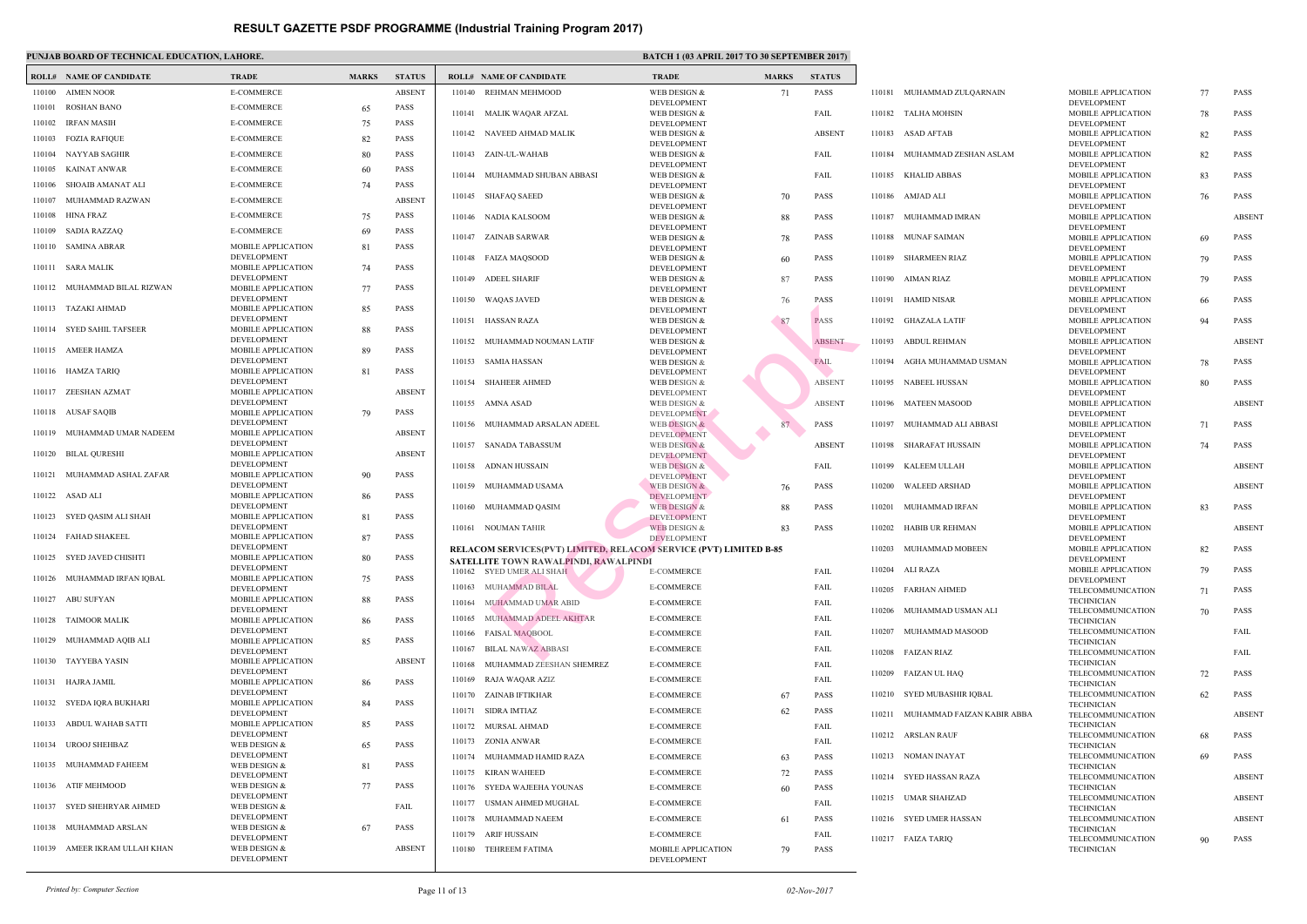|        | <b>ROLL# NAME OF CANDIDATE</b>        | <b>TRADE</b>                           | <b>MARKS</b> | <b>STATUS</b> |        | <b>ROLL# NAME OF CANDIDATE</b>                                    | <b>TRAL</b>                  |
|--------|---------------------------------------|----------------------------------------|--------------|---------------|--------|-------------------------------------------------------------------|------------------------------|
|        |                                       |                                        |              | PASS          |        | 110255 ABDUL RAUF                                                 |                              |
|        | 110218 AAIZA RAZZAQ                   | TELECOMMUNICATION<br><b>TECHNICIAN</b> | 87           |               |        |                                                                   | WEB I<br><b>DEVEI</b>        |
| 110219 | <b>ZUBAIR SAEED</b>                   | TELECOMMUNICATION<br><b>TECHNICIAN</b> |              | FAIL          |        | WARRIACH BUILDERS, WARRAICH BUILDERS, COM                         |                              |
| 110220 | ABDUL WAHAB ABBASI                    | TELECOMMUNICATION                      |              | FAIL          |        | SATELLITE TOWN RAWALPINDI, RAWALPINDI<br>110256 UBAID ULLAH ISHAQ | <b>BUILD</b>                 |
| 110221 | ZULQARNAIN RAEES ABBASI               | <b>TECHNICIAN</b><br>TELECOMMUNICATION | 66           | PASS          |        |                                                                   | (ASSIS<br><b>SOLAI</b>       |
| 110222 | SADAQAT AHMED SIDDIQUI                | <b>TECHNICIAN</b><br>TELECOMMUNICATION | 67           | PASS          |        | 110257 RAJA MUHAMMAD NAZAM                                        | <b>INSTA</b><br><b>BUILD</b> |
|        |                                       | <b>TECHNICIAN</b>                      |              | PASS          |        |                                                                   | (ASSIS                       |
| 110223 | MUHAMMAD ZULQARNAIN HAIDER            | TELECOMMUNICATION<br><b>TECHNICIAN</b> | 62           |               |        |                                                                   | <b>SOLAI</b><br><b>INSTA</b> |
|        | 110224 MUSSARAT MEHMOOD               | TELECOMMUNICATION<br><b>TECHNICIAN</b> | 71           | PASS          |        | 110258 MUHAMMAD SAQIB RAZA                                        | <b>BUILD</b><br>(ASSIS       |
| 110225 | MUHAMMAD NADEEM                       | TELECOMMUNICATION<br><b>TECHNICIAN</b> | 67           | PASS          |        |                                                                   | <b>SOLAI</b>                 |
| 110226 | SIMAN JOHN                            | TELECOMMUNICATION<br><b>TECHNICIAN</b> | 67           | PASS          | 110259 | MUHAMMAD WAQAS                                                    | <b>INSTA</b><br><b>BUILD</b> |
| 110227 | MUHAMMAD USMAN                        | TELECOMMUNICATION<br><b>TECHNICIAN</b> | 69           | PASS          |        |                                                                   | (ASSIS<br><b>SOLAI</b>       |
| 110228 | <b>TUFAIL AHMAD</b>                   | TELECOMMUNICATION                      |              | FAIL          |        | 110260 MUHAMMAD ATIF EJAZ                                         | <b>INSTA</b><br><b>BUILD</b> |
| 110229 | <b>MALIK ZOHAIB</b>                   | <b>TECHNICIAN</b><br>TELECOMMUNICATION | 63           | <b>PASS</b>   |        |                                                                   | (ASSIS<br><b>SOLAI</b>       |
| 110230 | INZAMAM NAZIR                         | <b>TECHNICIAN</b><br>TELECOMMUNICATION | 68           | <b>PASS</b>   |        | 110261 ADNAN KHAN                                                 | <b>INSTA</b><br><b>BUILD</b> |
| 110231 | MUHAMMAD MEHMOOD GULZAR               | <b>TECHNICIAN</b><br>TELECOMMUNICATION |              | FAIL          |        |                                                                   | (ASSIS<br><b>SOLAI</b>       |
| 110232 | <b>ABBASI</b><br>QURRAT UL AIN MUSLIM | <b>TECHNICIAN</b><br>WEB DESIGN &      | 89           | <b>PASS</b>   | 110262 | MUHAMMAD SOHAIL                                                   | <b>INSTA</b><br><b>BUILD</b> |
| 110233 | <b>SEEMAB FATIMA</b>                  | DEVELOPMENT<br>WEB DESIGN &            | 91           | PASS          |        |                                                                   | (ASSIS                       |
| 110234 | JALIL AHMED                           | DEVELOPMENT<br>WEB DESIGN &            |              | PASS          |        |                                                                   | <b>SOLAI</b><br><b>INSTA</b> |
|        |                                       | DEVELOPMENT                            | 90           |               | 110263 | MUHAMMAD AZKAR JAVED                                              | <b>BUILD</b><br>(ASSIS       |
| 110235 | MUHAMMAD FAISAL                       | WEB DESIGN &<br>DEVELOPMENT            | 91           | PASS          |        |                                                                   | SOLAI<br><b>INSTA</b>        |
|        | 110236 MALIK BILAL AHMED              | WEB DESIGN &<br>DEVELOPMENT            | 82           | PASS          | 110264 | MUHAMMAD HAROON                                                   | <b>BUILD</b><br>(ASSIS       |
|        | 110237 MUHAMMAD ALI ABBAS             | WEB DESIGN &<br>DEVELOPMENT            | 88           | PASS          |        |                                                                   | <b>SOLAI</b><br><b>INSTA</b> |
| 110238 | USAMA AHMED                           | WEB DESIGN &<br>DEVELOPMENT            | 89           | PASS          | 110265 | MUHAMMAD EHTISHAM                                                 | <b>BUILD</b>                 |
| 110239 | <b>SAJID MANZOOR</b>                  | WEB DESIGN &                           | 73           | <b>PASS</b>   |        |                                                                   | (ASSIS<br><b>SOLAI</b>       |
|        | 110240 ABDUL HASSAN                   | DEVELOPMENT<br>WEB DESIGN &            | 82           | <b>PASS</b>   |        | 110266 JAVAID WAQAS MALIK                                         | <b>INSTA</b><br><b>BUILD</b> |
| 110241 | MUHAMMAD SAQLAIN AMEEN                | DEVELOPMENT<br>WEB DESIGN &            |              | <b>ABSENT</b> |        |                                                                   | (ASSIS<br><b>SOLAI</b>       |
|        | 110242 MUHAMMAD FAISAL                | DEVELOPMENT<br>WEB DESIGN &            | 73           | PASS          |        | 110267 FARHAN KHAN                                                | <b>INSTA</b><br><b>BUILD</b> |
| 110243 | MUHAMMAD USMAN                        | DEVELOPMENT<br>WEB DESIGN &            |              | PASS          |        |                                                                   | (ASSIS                       |
|        |                                       | DEVELOPMENT                            | 87           |               |        |                                                                   | <b>SOLAI</b><br><b>INSTA</b> |
| 110244 | <b>BABAR ALI</b>                      | WEB DESIGN &<br>DEVELOPMENT            | 84           | PASS          | 110268 | <b>AHMED KAMAL BAIG</b>                                           | <b>BUILD</b><br>(ASSIS       |
| 110245 | MUHAMMAD USMAN                        | WEB DESIGN &<br>DEVELOPMENT            | 88           | PASS          |        |                                                                   | <b>SOLAI</b><br><b>INSTA</b> |
| 110246 | MUHAMMAD UMAR FAROOQ                  | WEB DESIGN &<br>DEVELOPMENT            | 90           | PASS          | 110269 | <b>NADEEM MASIH</b>                                               | <b>BUILD</b>                 |
| 110247 | ARSLAN RAMZAN                         | WEB DESIGN &                           | 85           | PASS          |        |                                                                   | (ASSIS<br><b>SOLAI</b>       |
| 110248 | MUHAMMAD UMER SAFDAR                  | DEVELOPMENT<br>WEB DESIGN &            | 83           | PASS          |        | 110270 FARHAN UL HAQ                                              | <b>INSTA</b><br><b>BUILD</b> |
| 110249 | NIMRA JABEEN                          | DEVELOPMENT<br>WEB DESIGN &            | 85           | PASS          |        |                                                                   | (ASSIS<br><b>SOLAI</b>       |
|        | 110250 ANEESA ANAM                    | DEVELOPMENT<br>WEB DESIGN &            | 89           | PASS          | 110271 | <b>UBAID ASGHAR</b>                                               | <b>INSTA</b><br><b>BUILD</b> |
|        | 110251 JAVARIA ALI                    | DEVELOPMENT<br>WEB DESIGN &            | 90           | PASS          |        |                                                                   | (ASSIS                       |
|        |                                       | DEVELOPMENT                            |              |               |        |                                                                   | <b>SOLAI</b><br><b>INSTA</b> |
|        | 110252 AZMAT BAIG                     | WEB DESIGN &<br>DEVELOPMENT            | 75           | PASS          | 110272 | <b>TOUSEEF AHMAD</b>                                              | <b>BUILD</b><br>(ASSIS       |
| 110253 | MUHAMMAD ALI                          | WEB DESIGN &<br>DEVELOPMENT            | 85           | PASS          |        |                                                                   | <b>SOLAI</b><br><b>INSTA</b> |
|        | 110254 SHOAIB AFTAB QURESHI           | WEB DESIGN &<br>DEVELOPMENT            | 86           | PASS          |        |                                                                   |                              |